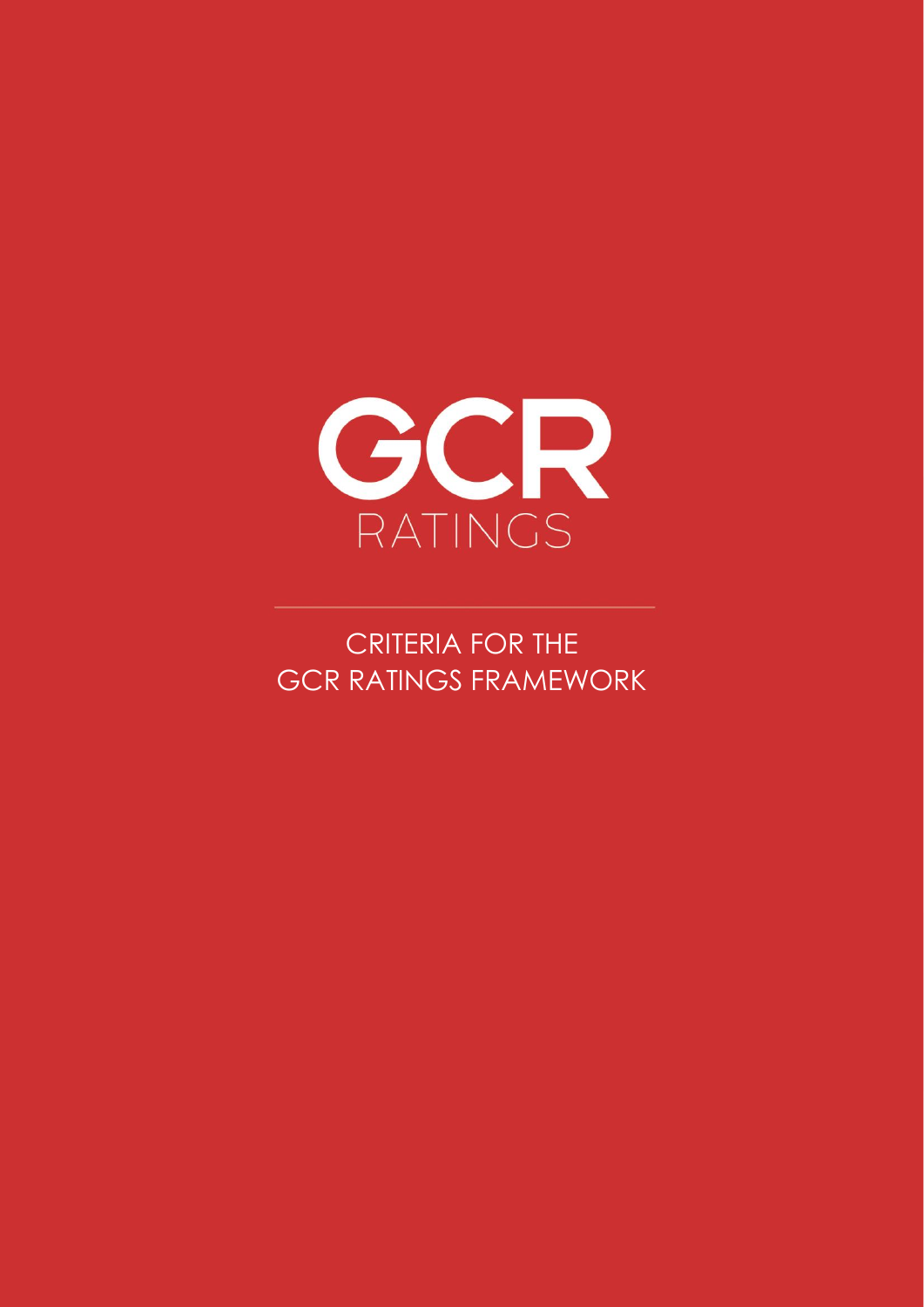# **Table of Contents**

|          | 1. Introduction to the GCR Ratings Framework                                  | 3  |
|----------|-------------------------------------------------------------------------------|----|
| 2. Scope |                                                                               | 3  |
|          | 3. Summary of the Criteria Changes                                            |    |
|          | 4. The GCR Ratings Framework                                                  | 5  |
| 4.1      |                                                                               |    |
| 4.2      |                                                                               |    |
| 4.3      |                                                                               |    |
|          | 5. Country Risk                                                               |    |
| 5.1      |                                                                               |    |
| 5.2      |                                                                               |    |
| 5.3      |                                                                               |    |
| 5.4      |                                                                               |    |
| 5.5      |                                                                               |    |
| 5.6      |                                                                               |    |
|          | 6. Group Classification & Support                                             | 19 |
| 6.1      |                                                                               |    |
| 6.2      |                                                                               |    |
| 6.3      |                                                                               |    |
| 6.4      |                                                                               |    |
| 6.5      |                                                                               |    |
| 6.6      | An Example of How GCR applies the Group Classification and Support Criteria24 |    |
|          | 7. Management & Governance                                                    | 26 |
| 7.1      |                                                                               |    |
| 7.2      |                                                                               |    |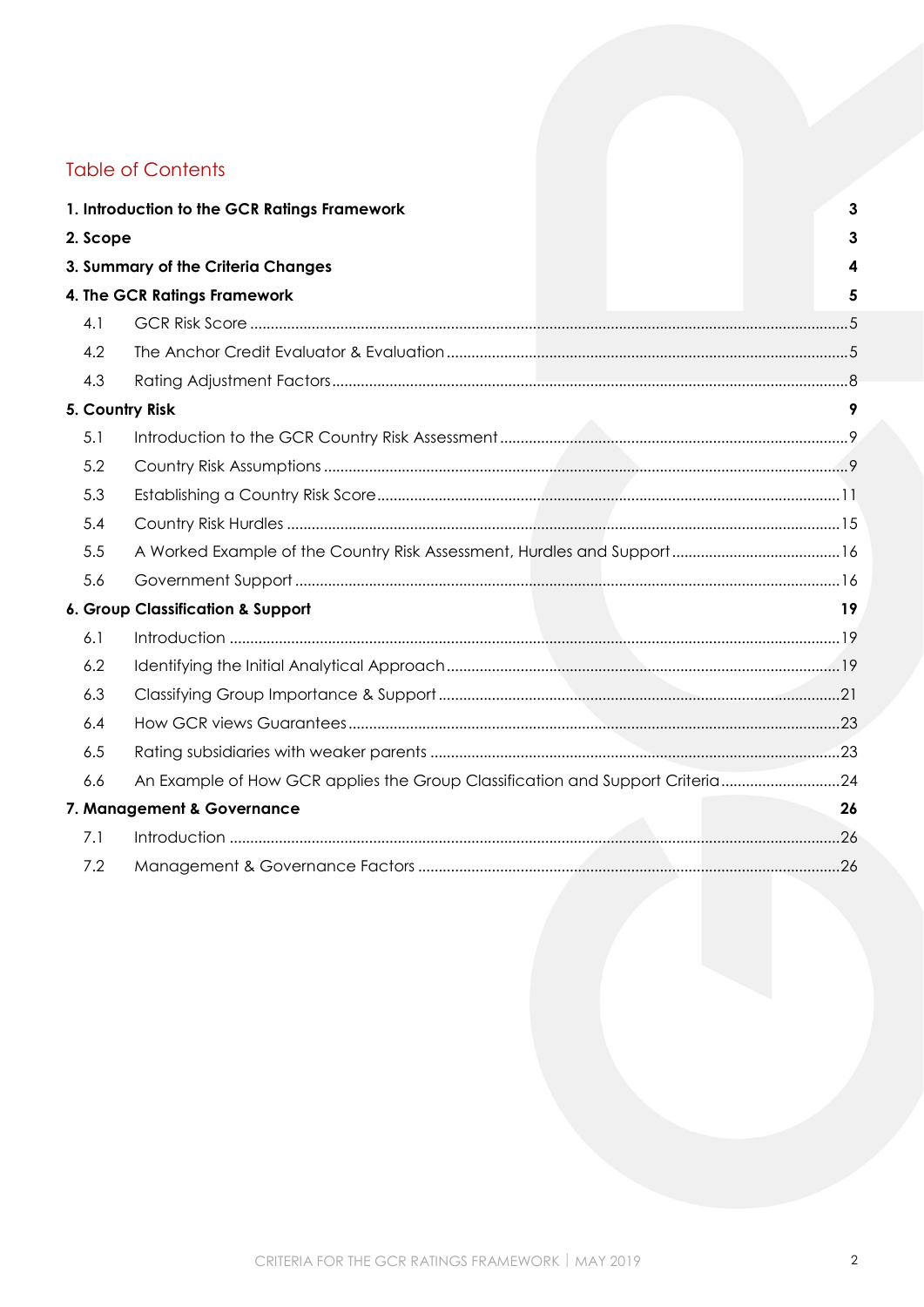# <span id="page-2-0"></span>**1. Introduction to the GCR Ratings Framework**

- 1. In order to improve the comparability and transparency of issue(r) credit ratings, GCR has implemented the GCR Ratings Framework (see below), with publicly available scoring for the major rating components. The goal is to allow each stakeholder (issuer, investor, regulator, counterparty etc.) to know in some detail each of the major rating drivers and ultimately what factors may change the ratings in the future.
- 2. To achieve this, GCR has adopted four major rating components (operating environment, business profile, financial profile and comparative profile), which are all broken down into two or three major factors, with a public positive or negative score assigned to each. The accumulation of the scores determines the GCR Risk Score, which is translated, using the GCR Anchor Credit Evaluator into the Anchor Credit Evaluation. Subsequently, this is used to determine the final credit ratings, using the Rating Adjustment Factors.
- 3. The way these concepts interact with each other and result in an issue(r) credit rating is best illustrated in [Figure 1,](#page-2-2) below.



<span id="page-2-2"></span>

### <span id="page-2-1"></span>**2. Scope**

- 4. The GCR Ratings Framework is a transparent and comparable credit ratings system. It is applicable for all corporate, financial institution, insurance and public sector issue(r) credit ratings. This criteria should be read alongside the sector specific criteria pieces, which provide detail regarding the assessments for each asset class.
- 5. This framework is not directly applicable for Structured Finance ratings, whose criteria and methodology can be accessed [here.](http://gcrratings.com/criteria) However, elements of the country risk and group classification and support criteria (guarantees) may be applicable to aspects of Structured Finance ratings.
- 6. GCR will periodically publish a "Jurisdictional Supplement" at [www.GCRratings.com,](http://gcrratings.com/criteria) explaining any qualifications to credit ratings issued within specific markets or jurisdictions in order to reflect any divergent or market related nuances which have the potential to detract from the comparability of GCR credit ratings across jurisdictions within which GCR provides credit rating services.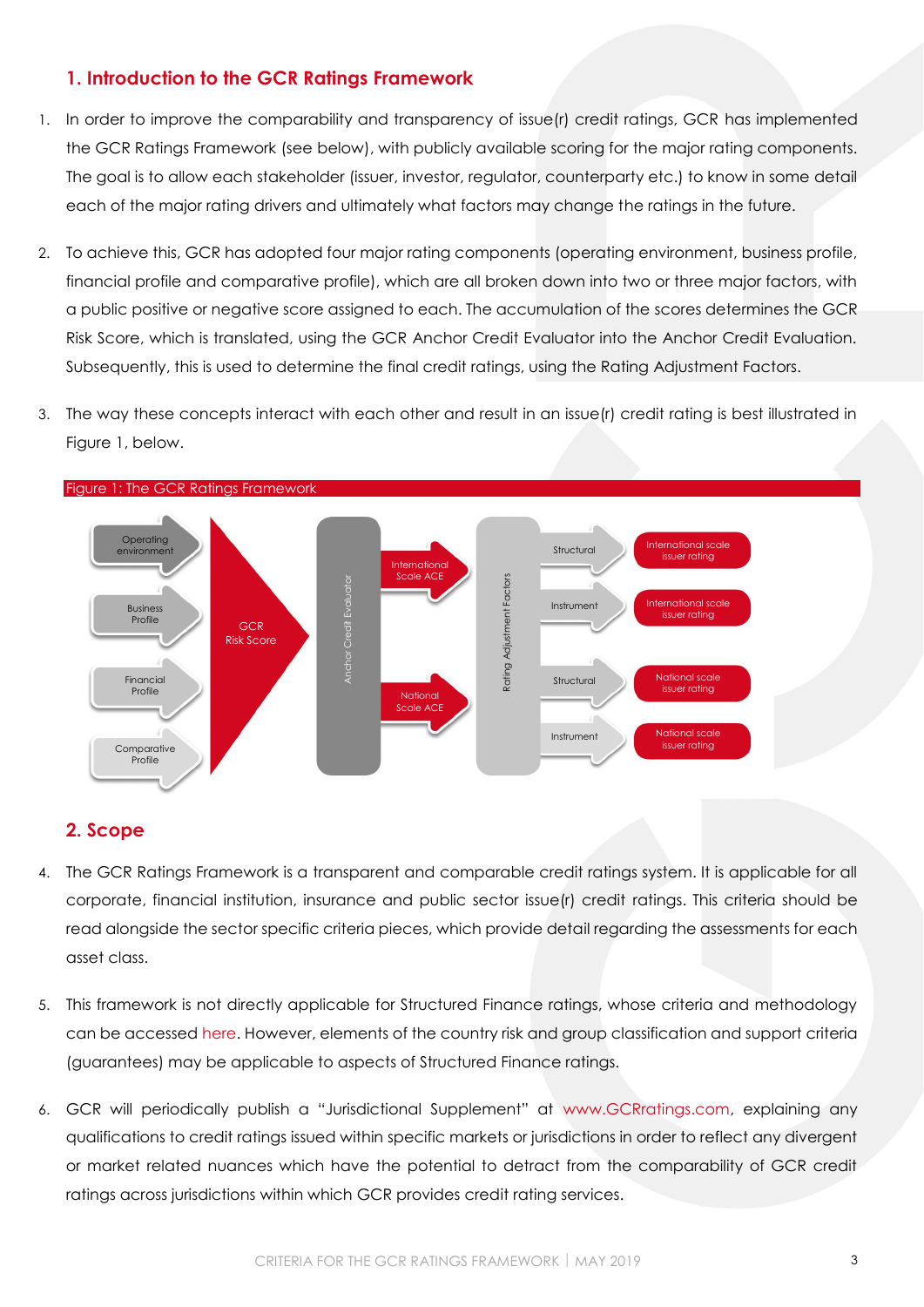## <span id="page-3-0"></span>**3. Summary of the Criteria Changes**

- 7. The GCR Ratings Framework represents a new approach for GCR. However, these changes are largely structural and organizational, and have a greater emphasis on quantitative and qualitative benchmarks to drive the ratings. Underlying credit concepts remain largely consistent, with only some new or updated concepts.
- 8. The use of universal criteria, underpinned by a common cross-sectoral approach, is a new concept. These criteria pieces, including country risk, group classification and management & governance, will typically apply across the framework and have been included in this document.
- 9. Conversely, the principles behind the ratings criteria for the underlying asset classes (such as financial institutions, insurance or corporates) are largely unchanged. Changes made to the sector specific criteria will be explained in the new sector specific criteria pieces.
- 10. GCR believes the most significant changes include the following:
	- I. The framework unifies the analytical approach across asset classes, in order to improve transparency and comparability of GCR ratings. For example, each entity will, going forward, have publicly available scoring on key components, which allows for peer comparisons across sectors and jurisdictions.
	- II. The GCR national to international mapping tables are no longer reliant on other credit rating agencies, and provide a simple and transparent approach for establishing the ratings.
	- III. From a methodological perspective, GCR's new framework is anchored in the philosophy that an entity's creditworthiness is rooted in its operating environment, which is a combination of its country and sector-based risk.
	- IV. The group classification and support criteria pieces can be used to identify the 'analytical entity' being rated. It also formalizes and unifies the support methodology across sectors and details how GCR view guarantees and ownership by weaker parents.
	- V. GCR has formalised criteria pieces that details the potential concerns and impacts of management and governance within ratings.
	- VI. GCR has created a standardised approach for rating debt instruments for every asset class.
- 11. The Criteria for the GCR Ratings Framework is accompanied by the release of the new GCR Rating Scales, Symbols and Definitions, which can be found at [www.GCRratings.com.](www.GCRratings.com) GCR believes the most applicable changes in the context of this criteria include the following:
	- I. GCR has simplified and improved its rating definitions.
	- II. GCR no longer assigns both foreign currency and local currency international scale credit ratings. GCR believes its international scale ratings reflect an entity's creditworthiness, regardless of currency versus international peers.
	- III. GCR has introduced more 'near default and default grade' definitions, in order to differentiate between default and near default situations.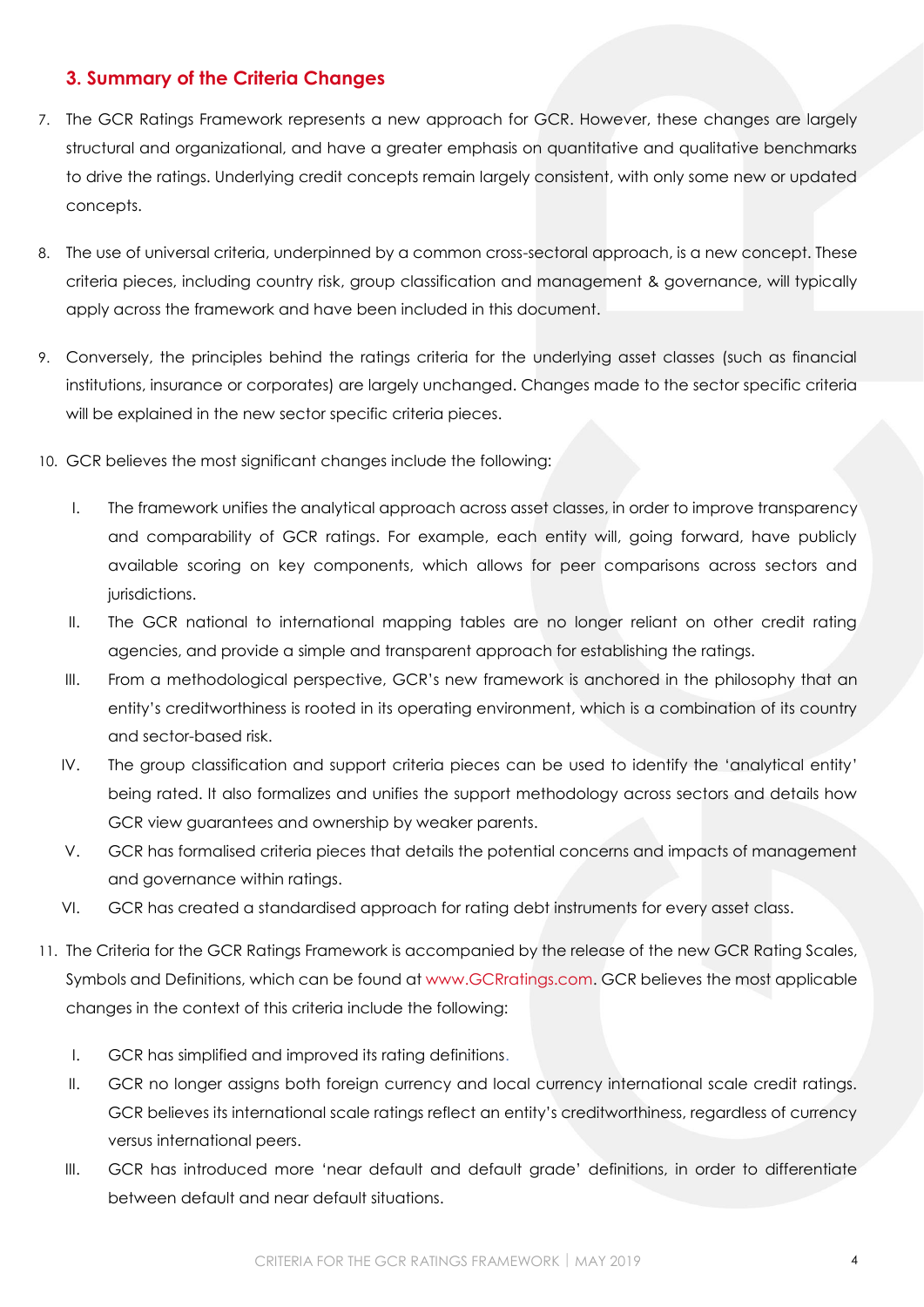# <span id="page-4-0"></span>**4. The GCR Ratings Framework**

12. The framework revolves around three new concepts: the GCR Risk Score, the GCR Anchor Credit Evaluator and the GCR Rating Adjustment Factors. The way these concepts interact with each other and result in an issue(r) credit rating is best illustrated in [Figure 1](#page-2-2) [\(above\)](#page-2-2).

## <span id="page-4-1"></span>4.1 GCR Risk Score

13. The GCR Ratings Framework is anchored upon a numerical scoring system, however it has not been designed as a quantitative model. Rather, GCR assigns scores to four major analytical components, which themselves comprise of a various number of factors and sub-factors (depending on the asset class), using a mixture of qualitative and quantitative indicators and assumptions.

#### 14. These four components are:

| 1. Operating Environment | 2. Business Profile | 3. Financial Profile | 4. Comparative Profile |
|--------------------------|---------------------|----------------------|------------------------|
|                          |                     |                      |                        |

- 15. The above four components will be scored either positively, negatively or neutrally using specific methodologies and assumptions to assess various factors and sub-factors (which change by sector).
- 16. The accumulation of the component scores will generate the GCR Risk Score. This score will range between zero (0: weakest) and forty (40: strongest). The lower the score, the weaker the assessment.
- 17. No one component, factor or sub-factor has any predefined weighting or impact in the final GCR Risk score. As a result, any one component could be the driving force behind the final score. However, the potential amount of positive or negative scoring does change per asset class and factor depending on GCR's opinion of that factor's importance. For example, the liquidity factors across all sectors allow for deepest negative scoring to reflect the close association between weak liquidity and issuer default.
- 18. Component scores will typically be made public upon the release of the rating so the user can determine the specific strengths and weaknesses of a rated entity and how this might change issuer and issue ratings over time.

# <span id="page-4-2"></span>4.2 The Anchor Credit Evaluator & Evaluation

- 19. Once GCR has derived the GCR Risk Score, GCR will typically use the GCR Anchor Credit Evaluator (see [Figure 2](#page-6-0) below) to assign the, lower-case letter, GCR Anchor Credit Evaluation ('ACE').
- 20. The Anchor Credit Evaluator is a mapping table, which links the GCR Risk score to GCR issue(r) credit ratings. It can be used by looking up the GCR Risk Score (on the left of the table), finding the appropriate international and / or national scale rating columns (at the top of the table) and drawing an interlocking line between the two points of reference. *For example, a GCR Risk Score of 10 would map to an International Scale "b" and National Scale "bb/bb-" on the national scale column '8.5 to 9'.*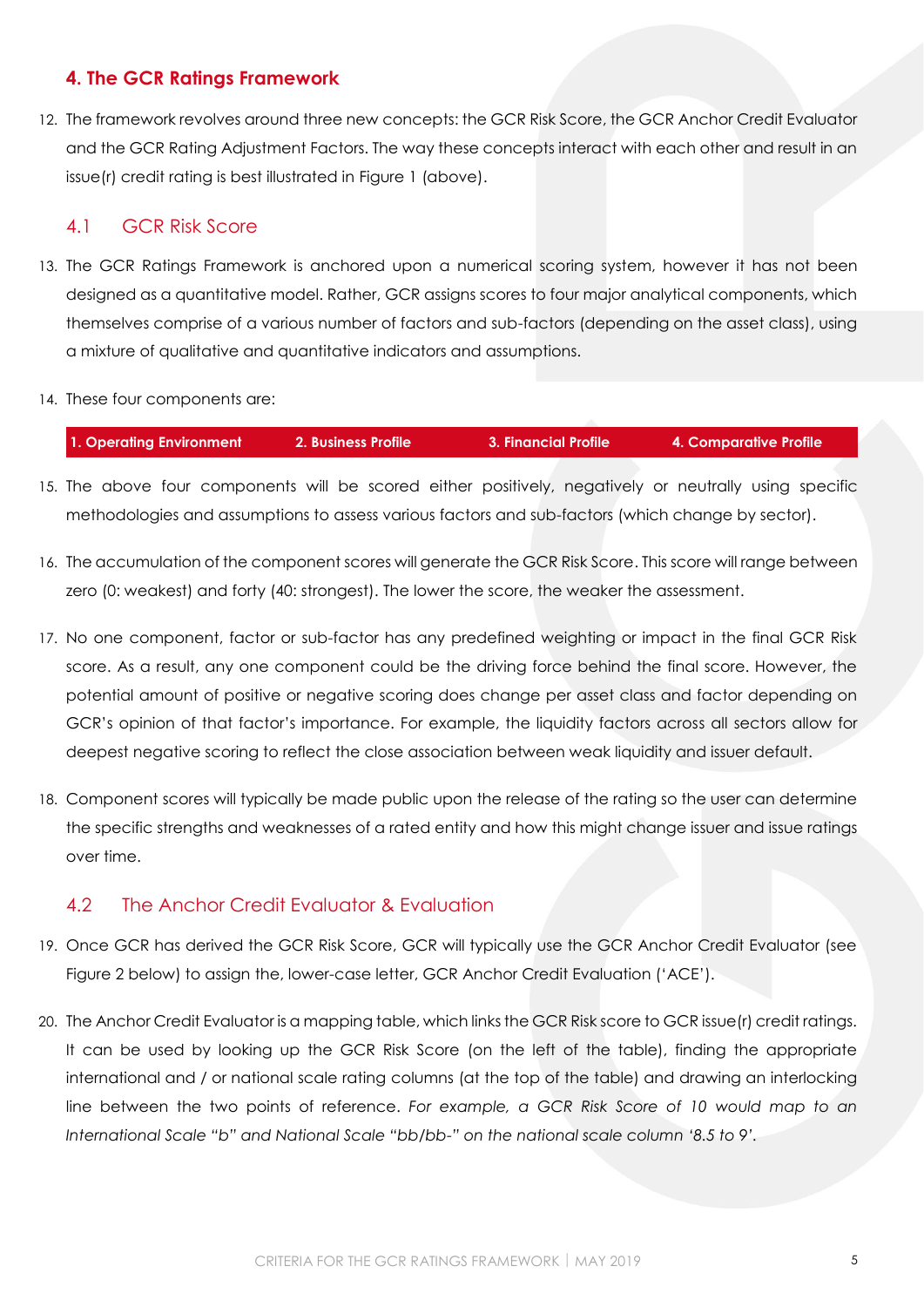- 21. These lower-case scale ratings are the ACE. The ACE is not an issuer credit rating. However, it is an important link between the GCR Risk Score and the international/ national rating scales. Hence, the ACE is represented by lower-case letters to demonstrate its link to the issue(r) credit ratings.
- 22. One key difference between issue(r) credit ratings and the ACE, is that the former can only be assigned to legal entities/obligations. Conversely, the ACE will typically be assigned to a theoretical 'analytical entity', which is often the nearest consolidated group around a legal entity. This reflects GCR's opinion that the creditworthiness of an entity or obligation is often based on, or supported by, the financial and corporate strengths of its immediate group or parent (excluding structured finance ratings). It is worth noting that in some cases that whilst the 'analytical entity' may be a complete consolidated group, it could also be a part of a consolidated group or even a standalone legal entity. Furthermore, it is possible that a number of legal entity ratings could be assigned or supported from one ACE. *The legal entity/obligation that has or will be assigned an issue(r) credit rating is called the 'rated entity/ rated obligation'.*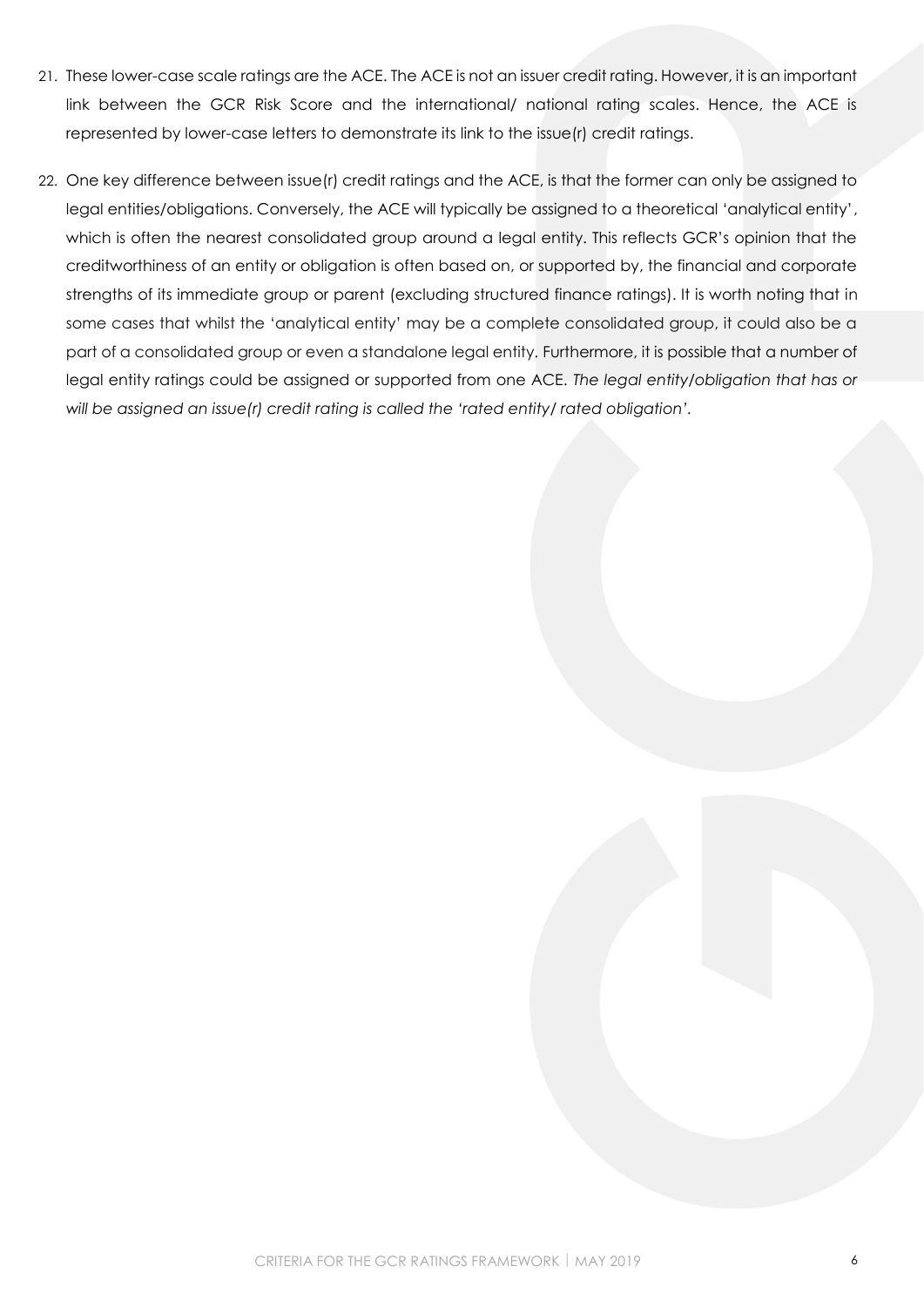#### Figure 2: The GCR Anchor Credit Evaluator

<span id="page-6-0"></span>

| Country<br>risk score |            |               |              |              |              |              |               |                      |              |           |              |                                  |              |              | 9.5 to 10 9 to 9.5 8.5 to 9 8 to 8.5 7.5 to 8 7 to 7.5 6.5 to 7 6 to 6.5 5.5 to 6 5 to 5.5 4.5 to 5 4 to 4.5 3.5 to 4 3 to 3.5 2.5 to 3 |             | $2$ to $2.5$            | 1 to 2        | $0 - 1$                          |
|-----------------------|------------|---------------|--------------|--------------|--------------|--------------|---------------|----------------------|--------------|-----------|--------------|----------------------------------|--------------|--------------|-----------------------------------------------------------------------------------------------------------------------------------------|-------------|-------------------------|---------------|----------------------------------|
| Rating                | <b>GCR</b> |               |              |              |              |              |               |                      |              |           |              | <b>GCR NATIONAL SCALE RATING</b> |              |              |                                                                                                                                         |             |                         |               |                                  |
| Score<br>40           | <b>ISR</b> |               |              |              |              |              |               |                      |              |           |              |                                  |              |              |                                                                                                                                         |             |                         |               |                                  |
| 39                    | aaa        |               |              |              |              |              |               |                      |              |           |              |                                  |              |              |                                                                                                                                         |             |                         |               |                                  |
| 38                    |            |               |              |              |              |              |               |                      |              |           |              |                                  |              |              |                                                                                                                                         |             |                         |               |                                  |
| 37                    |            |               |              |              |              |              |               |                      |              |           |              |                                  |              |              |                                                                                                                                         |             |                         |               |                                  |
| 36                    | $a +$      |               |              |              |              |              |               |                      |              |           |              |                                  |              |              |                                                                                                                                         |             |                         |               |                                  |
| 35                    |            |               |              |              |              |              |               |                      |              |           |              |                                  |              |              |                                                                                                                                         |             |                         |               |                                  |
| 34                    | $a\alpha$  |               |              |              |              |              |               |                      |              |           |              |                                  |              |              |                                                                                                                                         |             |                         |               |                                  |
| 33                    | $\alpha$   |               |              |              |              |              |               |                      |              |           |              |                                  |              |              |                                                                                                                                         |             |                         |               |                                  |
| 32                    |            |               |              |              |              |              |               |                      |              |           |              |                                  |              |              |                                                                                                                                         |             |                         |               |                                  |
| 31                    | $Q+$       |               |              |              |              |              |               |                      |              |           |              |                                  |              |              |                                                                                                                                         |             |                         |               |                                  |
| 30                    |            |               |              |              |              |              |               |                      |              |           |              |                                  |              |              |                                                                                                                                         |             |                         |               |                                  |
| 29                    | $\alpha$   |               |              |              |              |              |               |                      |              |           |              |                                  |              |              |                                                                                                                                         |             |                         |               |                                  |
| 28                    |            |               |              |              |              |              |               |                      |              |           |              |                                  |              |              |                                                                                                                                         |             |                         |               |                                  |
| 27<br>26              | $Q-$       |               |              |              |              |              |               |                      |              |           |              |                                  |              |              |                                                                                                                                         |             |                         |               |                                  |
| 25                    |            |               |              |              |              |              |               |                      |              |           |              |                                  |              |              |                                                                                                                                         |             |                         |               |                                  |
| 24                    | bbb+       |               |              |              |              |              |               |                      |              |           |              |                                  |              |              |                                                                                                                                         |             |                         |               |                                  |
| 23                    |            | aaa           |              |              |              |              |               |                      |              |           |              |                                  |              |              |                                                                                                                                         |             |                         |               |                                  |
| 22                    | bbb        | $aa+$         | aaa          |              |              |              |               |                      |              |           |              |                                  |              |              |                                                                                                                                         |             |                         |               |                                  |
| 21                    | bbb-       | aa            | $aa+$        | aaa          |              |              |               |                      |              |           |              |                                  |              |              |                                                                                                                                         |             |                         |               |                                  |
| 20                    |            | aa-           | aa           | $aa+$        | aaa          |              |               |                      |              |           |              |                                  |              |              |                                                                                                                                         |             |                         |               |                                  |
| 19                    | bb+        | $a+$          | aa-          | aa           | $aa+$        | aaa          |               |                      |              |           |              |                                  |              |              |                                                                                                                                         |             |                         |               |                                  |
| 18                    |            | $\mathsf{a}$  | $a+$         | aa-          | aa           | aa+          | aaa           |                      |              |           |              |                                  |              |              |                                                                                                                                         |             |                         |               |                                  |
| 17                    | bb         | $a-$          | $\mathsf{a}$ | $a+$         | aa-          | aa           | $aa+$         | aaa                  |              |           |              |                                  |              |              |                                                                                                                                         |             |                         |               |                                  |
| 16                    |            | bbb+          | $a-$         | $\mathsf{a}$ | $a+$         | aa-          | aa            | $aa+$                | aaa          |           |              |                                  |              |              |                                                                                                                                         |             |                         |               |                                  |
| 15                    | bb-        | bbb           | bbb+         | $a -$        | a            | $a+$         | aa-           | aa                   | $aa+$        | aaa       |              |                                  |              |              |                                                                                                                                         |             |                         |               |                                  |
| 14                    |            | bbb-<br>$bb+$ | bbb<br>bbb-  | bbb+<br>bbb  | $a-$<br>bbb+ | $\mathsf{a}$ | $a+$          | aa-                  | aa           | $aa+$     | aaa          |                                  |              |              |                                                                                                                                         |             |                         |               |                                  |
| 13<br>12              | $b+$       | bb            | $bb+$        | bbb-         | bbb          | $a-$<br>bbb+ | a<br>$a-$     | $a+$<br>$\mathsf{a}$ | aa-<br>$a+$  | aa<br>aa- | aa+<br>aa    | aaa<br>aa+                       | aaa          |              |                                                                                                                                         |             |                         |               |                                  |
| $\overline{11}$       |            | bb-           | bb           | $bb+$        | bbb-         | bbb          | bbb+          | $a-$                 | $\mathsf{a}$ | $a+$      | aa-          | aa                               | aa+          | aaa          |                                                                                                                                         |             |                         |               |                                  |
| 10                    | b          | $b+, b$       | $bb-$ , $b+$ | bb,bb-       | bb+,bb       | bbb-, bb+    | bbb,bbb-      | bbb+,bbb             | a-,bbb+      | $a,a-$    | $a+$ , $a$   | $aa-, a+$                        | aa, aa-      | aa+          | aaa                                                                                                                                     |             |                         |               |                                  |
| 9                     |            |               |              | $b+, b$      | $bb-$ , $b+$ | bb,bb-       | bb+,bb        | bbb-, bb+            | bbb,bbb-     | bbb+,bbb  | $a-$ , bbb+  | $a,a-$                           | $a+,a$       | aa, aa-      | aa+,aa                                                                                                                                  | ааа         |                         |               |                                  |
| 8                     | $b-$       | $b -$         | $b-, b$      | $b -$        | $b, b$ -     | $b+, b$      | $bb-$ , $bt+$ | bb,bb-               | bb+,bb       | bbb-, bb+ | bbb,bbb-     | bbb+,bbb                         | a-,bbb+      | a+,a         | aa-,a+                                                                                                                                  | aa+,aa      | aaa                     |               |                                  |
| 7                     |            |               |              |              |              | $b -$        | $b, b-$       | $b+, b$              | $bb-$ , $b+$ | bb,bb-    | bb+,bb       | bbb-, bb+                        | bbb,bbb-     | a-,bbb+      | $a,a-$                                                                                                                                  | $aa-,a+$    | aa+,aa                  | aaa           |                                  |
| 6                     | $CCC+$     | $CCC+$        | $CCC+$       | $ccc +$      | $ccc +$      |              |               | $b -$                | $b, b$ -     | $b+, b$   | $bb-$ , $b+$ | bb,bb-                           | bb+,bb       | bbb,bbb-     | bbb+,bbb                                                                                                                                | $a,a-$      | $aa-,a+$                | aa+,aa        | aaa                              |
| $\sqrt{5}$            |            |               |              |              |              | $ccc +$      | $ccc +$       | $ccc +$              | $ccc +$      | $b-$      | $b, b$ -     | $b+, b$                          | $bb-$ , $b+$ | bb+,bb       | bbb-, bb+                                                                                                                               | bbb+,bbb    | $a,a-$                  | $aa-,a+$      | aa+,aa                           |
| $\overline{4}$        |            |               |              |              |              |              |               |                      |              | $ccc +$   | $ccc +$      | b-                               | $b, b$ -     | $bb-$ , $b+$ | bb,bb-                                                                                                                                  |             | bbb-, bb+ bbb+,bbb,bbb- | $a,a-$        | $aa-,a+,a$                       |
| 3                     | ccc        | ccc           | ccc          | ccc          | ccc          | ccc          | ccc           | ccc                  | ccc          |           |              | $ccc +$                          | $ccc+$       | $b, b-$      | $b+, b, b-$                                                                                                                             | bb,bb-      | bb+,bb,bb-              | bbb+,bbb,bbb- | a-, bbb+, bbb                    |
| $\overline{2}$        |            |               |              |              |              |              |               |                      |              | ccc       | ccc          |                                  |              | $CCC +$      | $ccc+$                                                                                                                                  | $b+, b, b-$ | $b+, b, b-$             | bb+,bb,bb-    | bbb-,bb+,bb                      |
| -1<br>$\overline{0}$  | CCC-       | CCC-          | CCC-         | CCC-         | CCC-         | CCC-         | CCC-          | CCC-                 | CCC-         |           |              | ccc                              | ccc          | ccc          | ccc                                                                                                                                     | $ccc +$     | $ccc +$                 | $b+, b, b-$   | $bb-, b+, b$                     |
|                       |            |               |              |              |              |              |               |                      |              | ccc-      | ccc-         | ccc-                             | ccc-         | ccc-         | ccc-                                                                                                                                    | ccc, ccc-   | ccc, ccc-               |               | -ccc+,ccc ,ccc- b-,ccc+,ccc ,ccc |

CRITERIA FOR THE GCR RATINGS FRAMEWORK | MAY 2019 7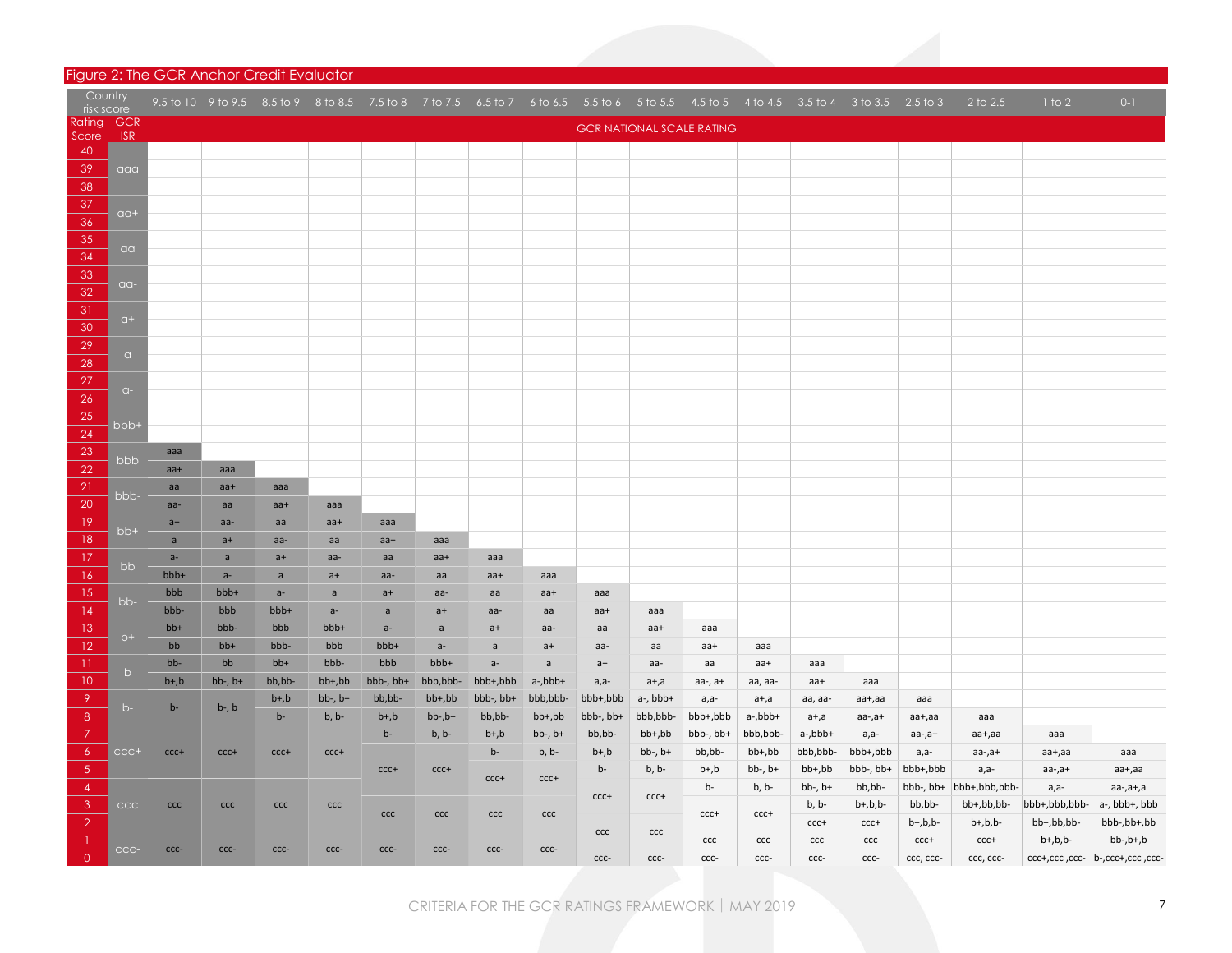- 23. The primary role of the Anchor Credit Evaluator is to transparently demonstrate the link between the GCR Risk Score and the ACE. However, it has three further important functions.
- 24. Firstly, it allows for a separation of national and international scale ratings without the subordination of one scale to the other. This allows for ratings differentials to be made for organizational and creditor hierarchy factors on both a national and international rating scale basis, allowing for more accurate representations of relative risk.
- 25. Secondly, the Anchor Credit Evaluator allows for a change in country risk conditions to be reflected in the international scale ratings but not (necessarily) in the national scale ratings. This has been achieved by linking the national scale rating tables (1 to 10 only) to the country risk score of that specific jurisdiction. Typically, when a country risk score changes, GCR will make a parallel move with that jurisdiction's mapping table. For example, an improvement in the country 'x' risk score could lead to movement from column '6.5 to 7' to column '6 to 6.5'. Simultaneously, all entities operating in 'x' could have an improvement in the underlying GCR Risk Score, all else being equal. This could lead to an improved international scale rating but no change in the national scale ratings because the mapping moves in parallel. This is important because national scale ratings are meant to, some extent, neutralize for country and sovereign risk. However, GCR believes it to be important that the risk score still notes a fundamental change in operating conditions.
- 26. The last benefit provided by the anchor credit evaluator is that it allows for better differentiation at lower rating levels than traditional credit rating agency scales. Due to the fact that GCR is predominantly an Emerging market rating agency, GCR believes this ratings differentiation at lower levels is a key requirement for the users of its ratings.

### 4.3 Rating Adjustment Factors

- <span id="page-7-0"></span>27. Having established the ACE for the 'analytical entity', GCR can apply the final Rating Adjustment Factors on a ratings scale basis to finalise the rating(s) on the 'rated entity'.
- 28. The Rating Adjustment Factors make alterations on a ratings scale basis (from the ACE) for structural, organizational and regulatory factors for issuer credit ratings. GCR makes these adjustments on a rating scale basis, instead of the risk scoring basis, to allow it to create its view of the most 'correct' credit hierarchy, within a group. The adjustments are typically specified in the sector specific or group classification and support methodology (page [19\)](#page-18-3).
- 29. Similarly, GCR will also adjust instruments for issue ratings on a rating scale basis, factoring in contractual/statutory subordination or default characteristics of the notes. Importantly, the issuer credit rating is typically meant to be reflective of its senior unsecured credit strength.
- 30. GCR has created a standardised approach for rating debt instruments for every asset class. The details of this approach will be provided in the sector specific criteria for the asset classes.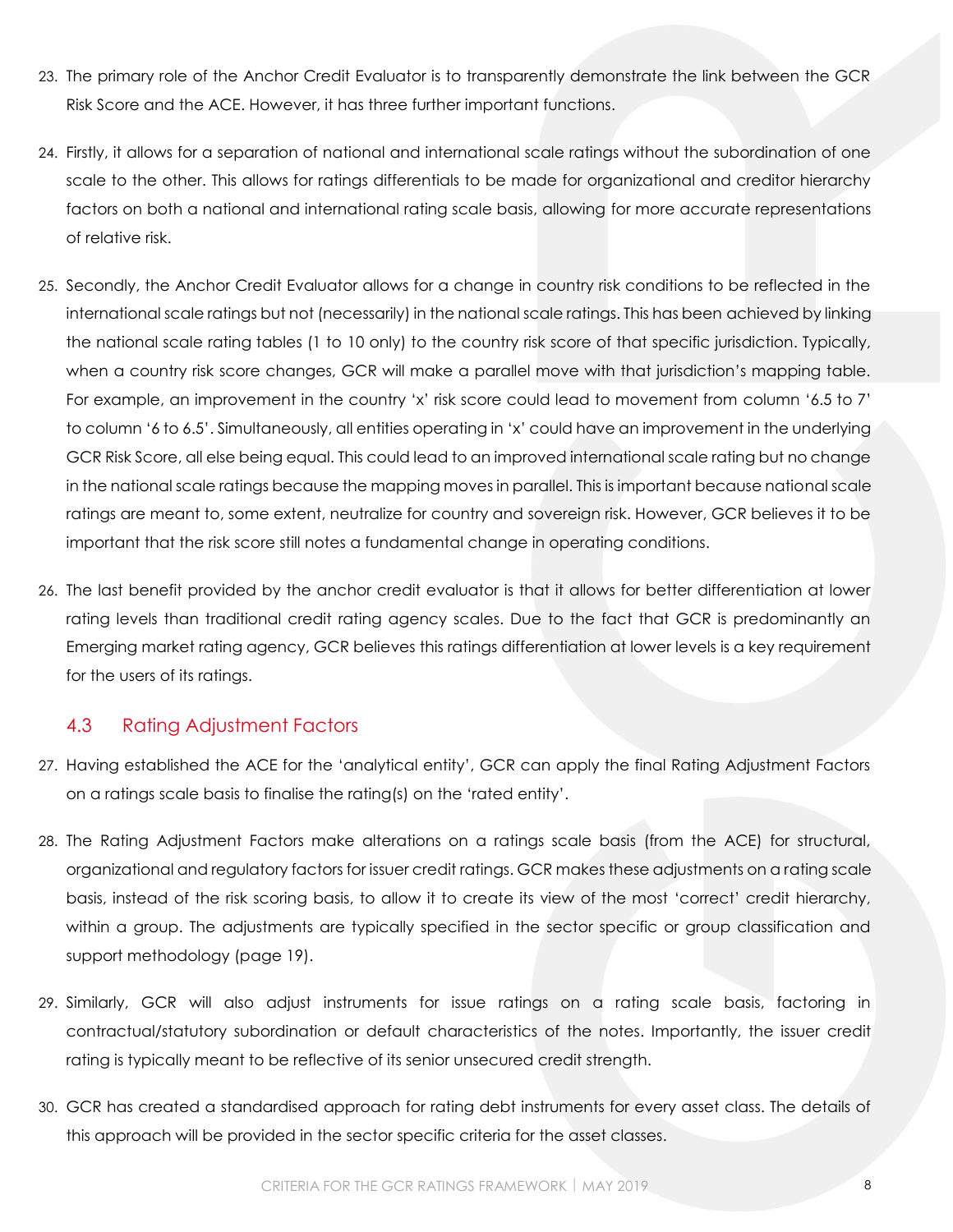# **5. Country Risk**

# 5.1 Introduction to the GCR Country Risk Assessment

- <span id="page-8-1"></span><span id="page-8-0"></span>31. The core of the proposed GCR Ratings Framework is based on GCR's opinion that an entity's operating environment frames its creditworthiness. For GCR, the operating environment of an entity equates to the country risk of the jurisdiction(s) that it operates in, as well as its specific sector dynamics. For sector specific criteria, please see either the Criteria for Financial Institutions, Insurers or Corporates.
- 32. The Country Risk assessment interacts with GCR ratings in four ways. Firstly, the country risk scores create the foundation for the Anchor Credit Evaluator (the mapping table, see above). Secondly, the country risk score/ assessment acts as an anchor to the GCR Risk Score and therefore ultimately to the GCR issuer ratings. Thirdly, the country risk assessment acts as a hurdle (or more accurately as a series of hurdles, differing according to industry) that limits uplift away from an entity's operating environment (the combination of the country risk score and the financial sector risk score). Fourthly, the country risk score (as a key part of the operating environment score) provides a level from which government support can be applied for each industry.

## 5.2 Country Risk Assumptions

l

- <span id="page-8-2"></span>33. The country risk assessment has been based on the assumption that the higher (reflecting a lower score) the country risk facing any one legal entity, the higher (frequency and severity) the risk of operating stress. This opinion is based on the following:
- 34. Emerging market countries default more frequently and are often more cyclical than developed market peers. Nearly all countries have defaulted at least once and many several times on their external and / or domestic debt during their emerging market economy phase1. This can be demonstrated by the poor trackrecord of African sovereigns. Only Mauritius, in Africa, has never defaulted or restructured its debt. Several African states have spent a little under 50% of their time in default, post-independence. However, Africa is far from unique in this regard. This is because low wealth and high growth economies are typically more exposed to bouts of high or hyper- inflation, their exchange rates appear to be less stable and credit cycles appear to be shorter and steeper. GCR has used two factors to identify and measure the development stage of an economy, which are primarily based around the prosperity and stability of its population. Firstly, GCR use GDP per capita to assess the wealth of a country's population. Secondly, GCR use a blended institutional strength score (see "[Establishing the Institutional Assessment](#page-11-0)" below) to capture the softer elements of development such as governance, competitiveness, control of corruption, rule of law and political stability. Consequently, through the application of the criteria, entities operating in a country with lower wealth levels and weaker governance scores (for example) will start from a relatively lower (worse) GCR credit risk score.

*<sup>1</sup> This Time is different: A Panoramic view of Eight centuries of financial crises, Reinhart & Rogoff*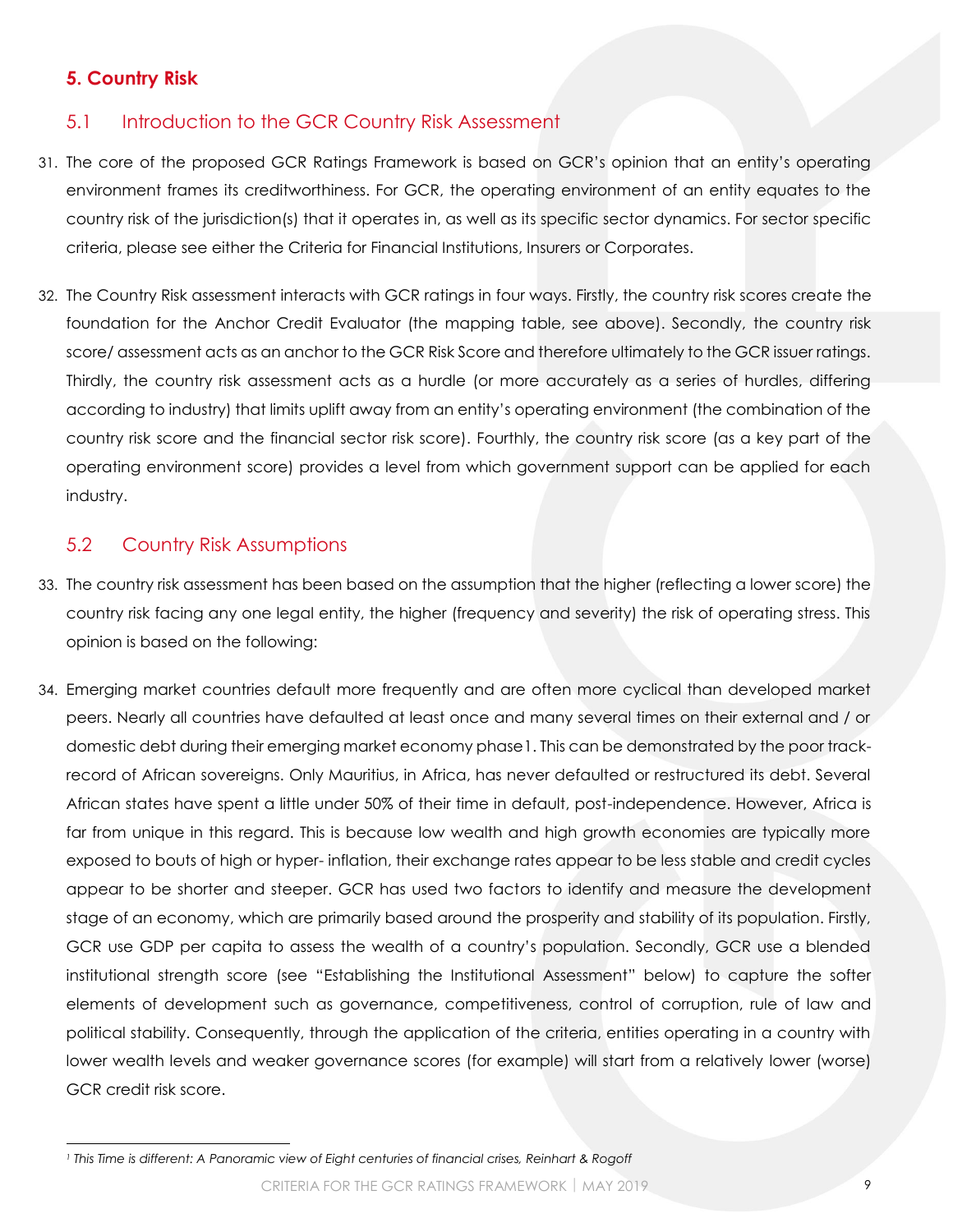- 35. GCR associates high long term sustainable economic growth with better country risk. As a result, GCR can make positive adjustments for strong real GDP per capita growth rates in the country risk score. However, if economic growth is being primarily fueled by private or public-sector debt or other elements which make the growth unsustainable (and/or increase cyclicality) GCR can make negative adjustments to compensate.
- 36. Typically, GCR assumes that higher leverage levels, for both the public and private sector, correlates to weaker country risk. As a result, GCR actively monitors central and general government debt (including their contingent liabilities) against revenues in the country risk score, whilst GCR captures the risk of private sector indebtedness in the financial sector risk score.
- 37. The commodity cycle often plays a significant role in country risk. Commodity related export revenues can be advantageous, if the revenues associated are pushed into productive means and if general government revenues are not overly dependent on them. On the other hand, if the economy uses the positive terms of trade created by expensive commodities to ramp up its borrowing, or it leads to significant dollarization of an economy, or significant industry concentrations, it can raise risks materially.
- 38. Country risks are exposed to global capital flows and global business cycles. The danger being that borrowers over extend themselves in good times (i.e. they borrow when debt is cheap and available) and struggle to refinance when sentiment changes. As a result, GCR captures external vulnerabilities including the debt dynamics (i.e. how the percentage of external and/or hard currency debt to total debt, plus refinancing risks), terms of trade and balance of payments position. GCR also opines that large and diverse economies will typically be more stable through economic and business cycles.
- 39. GCR also examine the vulnerability that a global industry stress can have an idiosyncratic impact on any given in-country industry, which spills over to the rest of the economy. A good example of this risk was the impact of the global financial crisis, which had wide spread repercussions for default across the world, both in and across industries. Relatedly, whilst financial system risk is a significant factor in country risk, as are related asset price bubbles (real estate, credit or equity prices), GCR chooses to capture these risks predominantly in the sector specific criteria as it affects industries differently.
- 40. Finally, GCR believes that sovereign risk can be both symptomatic of, and a cause of, country risk. There appears to be a definitive link between the two risks which has been factored into the ratings criteria. However, GCR also notes that a sovereign default does not imply that every entity within that country will also default. Some industries are more vulnerable than others to sovereign stress. As a result, GCR has created hurdles (which differ by industry) for rated entities to clear in order to dislocate themselves from their operating environment. Having said that, there appears to be one clear unifier of sovereign and country risk in the guise of negative geopolitical events (war, terrorism, plague, famine and severe political instability). Throughout history, the largest periods and instances of default often recorded just after or during such events. This too has been factored into the criteria.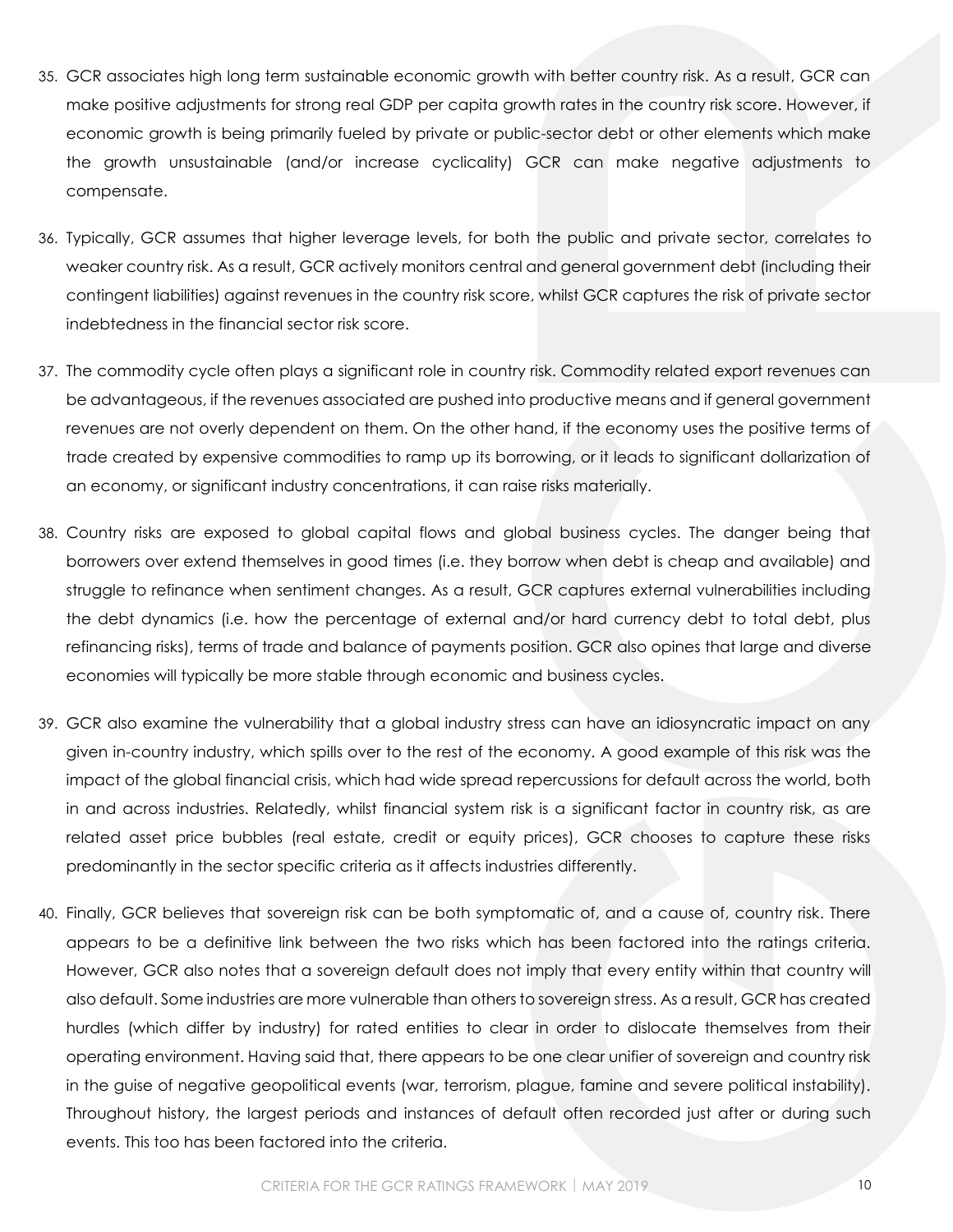### 5.3 Establishing a Country Risk Score

- <span id="page-10-0"></span>41. Primarily, the Country Risk Score captures what GCR opines to be the core elements of structural country risk, i.e. the set of risks of investing in a particular country. These include the social and political stability, economic strength and the robustness of governance practices within a single sovereign jurisdiction. GCR has adopted a mixture of public economic and institutional benchmarks, refined by adjustments, to create the starting point to this country risk assessment.
- 42. Secondly, GCR overlays elements of stress and / or sovereign risk, i.e. the risk of a government defaulting on its debt obligations. In this latter risk, GCR includes geopolitical events and risks such as exchange rate and inflationary risk of the home environment which couldn't be captured in the initial score, as they are more mercurial than structural. Typically, these can be seen as negative adjustments to the initial score although when a Sovereign strength exists that could improve Country Risk, GCR will recognize it in the scoring.
- 43. The combination of the scores creates the country risk score/ assessment. Elements such as asset price risk and financial system are typically covered in the in the financial institutions criteria and act upon the ratings like a hurdle.
- 44. GCR aims to publish the final country risk score for each jurisdiction in individual, regional or global reports, on at least an annual basis.

#### **Step 1: The Structural Country Risk Score**

- ➢ *The Economic Strength Score*
- 45. Whilst Gross Domestic Product ('GDP') is the most commonly used measure of a country's economic strength, GCR believes that the ratio is more useful as a proxy for status, political power and vulnerability to external or idiosyncratic shocks rather than a useful guide about the risks facing institutions in that country. Instead, the root of GCR's country risk analysis is based on GDP per capita (and its growth) as it is a better measure of a specific population's financial health and robustness through stress. For example, higher wealth levels provide more tax, greater opportunity for corporates in regards to both investment and potential market. This can be distorted for countries which have a strong reliance on commodities, or demonstrate a significant Gini-coefficient in wealth disparity, which pressurize social and political agendas.
- 46. As a result, GCR use the following metric, as a starting point:

#### GDP per capita (USD), on a one (1: weakest) to ten (10: strongest) scale.

| Table 1: GDP Per Capita Scores |                        |                     |                     |                     |                     |                     |                    |                     |                    |               |
|--------------------------------|------------------------|---------------------|---------------------|---------------------|---------------------|---------------------|--------------------|---------------------|--------------------|---------------|
| <b>GDP Per Capita</b><br>(USD) | <b>Above</b><br>40,000 | 30,000 to<br>40,000 | 25,000 to<br>30,000 | 20,000 to<br>25,000 | 15,000 to<br>20,000 | 10,000 to<br>15,000 | 5,000 to<br>10,000 | $2.500$ to<br>5,000 | $.000$ to<br>2,500 | 1.0<br>$00\,$ |
| Score                          |                        |                     |                     |                     |                     |                     |                    |                     |                    |               |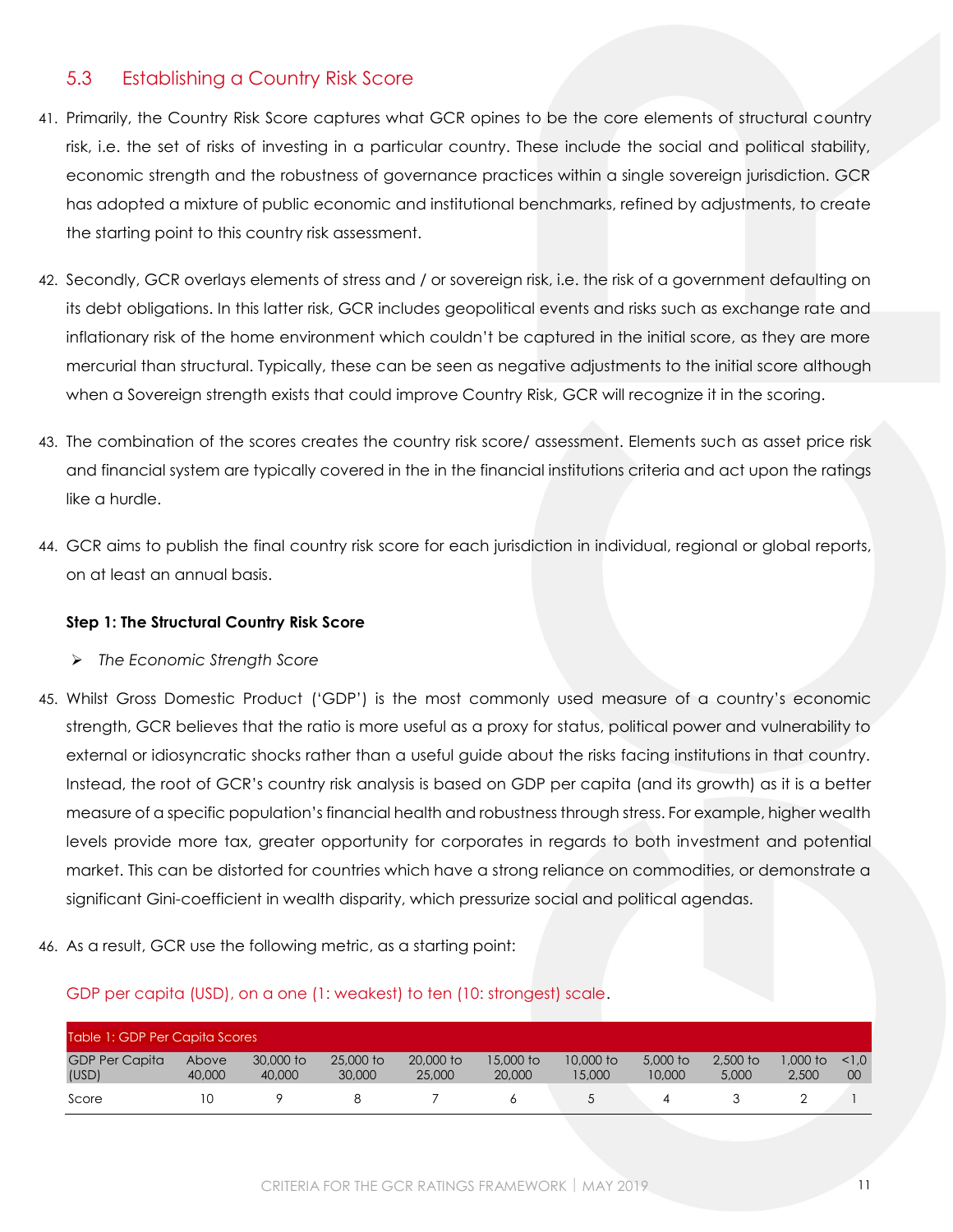- 47. Then, GCR makes adjustments to the initial score, if GCR believes there is a under or overstatement of risk by the GDP per capita score:
	- a) Positive / Negative (+2, 0, -2): if GCR believes the real GDP per capita growth is going to be strong and sustainable, (i.e. not with associated credit (sovereign and private sector) or asset price bubbles) over the forecasted period GCR can uplift the starting point. Conversely, if growth is slow or negative or the Gini co-efficient is high, and is placing additional strain on the public and private sector, GCR can lower the starting point.
	- b) Positive / Negative (+1, 0, -1): if exchange movements rate has altered the bracket unsustainably.
	- c) Negative/Neutral (0, -1): Significant Commodity/ Industry concentrations.
	- ➢ *Establishing the Institutional Assessment*
- <span id="page-11-0"></span>48. After judging a country's wealth levels, GCR overlays an institutional assessment (1-5 scale) based on the weighted average of two publicly available indictors. GCR does this to formulate a view on how political risks, governance factors and the business environment render an economy more or less likely to shocks.
- 49. Firstly, GCR looks at the World Bank Governance Indicators (WBGI; 25% weighting). GCR does this by taking an average score of the government effectiveness, regulatory quality, rule of law, voice & accountability, politics and stability and control of corruption scores and then ranking them in the following way:

| <b>Table 2: World Bank Governance Indicators Scores</b> |       |  |  |  |  |  |  |
|---------------------------------------------------------|-------|--|--|--|--|--|--|
| <b>World Bank</b><br>Covernance                         | Score |  |  |  |  |  |  |
| Above 1                                                 | 5     |  |  |  |  |  |  |
| $0.5$ to 1                                              |       |  |  |  |  |  |  |
| $-0.5$ to 0.5                                           | 3     |  |  |  |  |  |  |
| $-1$ to $-0.5$                                          | っ     |  |  |  |  |  |  |
| $\leq -1$                                               |       |  |  |  |  |  |  |

- 50. The WBGI are a compilation of perceptions, from a very diverse group of respondents, which benchmark governance across 200 countries. Whilst there have been some criticisms regarding the biases, comparability and transparency of the indicators, GCR still believes them to be an important and independent view of governance.
- 51. Secondly, GCR ranks the economy using the scoring provided in the World Economic Forum *Global Competitiveness Index* 4.0 (75% weighting). The Global Competitive Index 4.0 score measures national competitiveness- defined as the set of institutions, policies and factors that determine the level of productivity2.

l

<sup>2</sup> World Economic Forum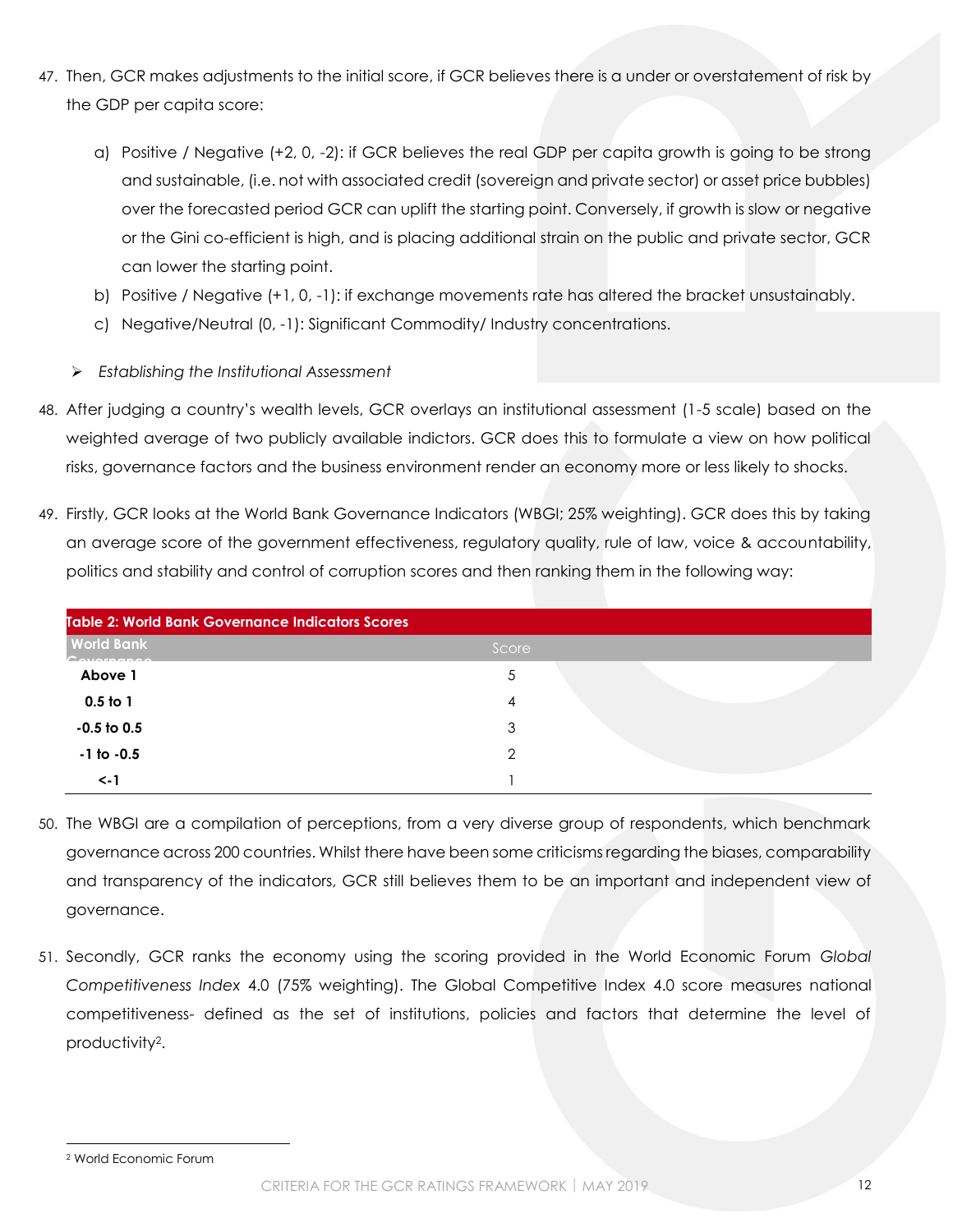#### 52. GCR scores this assessment thusly:

| Table 3: World Economic Forum Global Competitiveness Scores |       |  |
|-------------------------------------------------------------|-------|--|
|                                                             | Score |  |
|                                                             |       |  |
|                                                             |       |  |
|                                                             |       |  |
|                                                             |       |  |
|                                                             |       |  |
|                                                             |       |  |

#### **m i 5 5 Step 2: Idiosyncratic Stress & Sovereign Risks or Strengths**

- $\overline{a}$ **F** 53. GCR makes adjustments to the structural country risk score if there are government fiscal restraints, external **o r** vulnerabilities, limited monetary policy flexibility or geopolitical events occurring that could raise the risk of **u** shock to that rated entity. GCR may also make positive adjustments if the economic size and diversification **m :**  of the country makes it a clear regional or global outlier, or if the government within a country has an  $\mathbf{v}$ **l** exceptionally strong fiscal and/ or external position, which could be used to revitalize the economy if and **o** when needed.
- 54. GCR may choose not to reflect such risks, or lower the impact of such risks, if the structural country risk score **C o** is already at very low or very high levels. We will typically make changes in as little as 50bps increments. **m** Although we will not publish the exact scoring of the adjustments, we will publish the final overall adjustment **e** made.
- **i t** 55. We can make adjustments on the following factors:
	- **v** a) If the government is defaulting on its own foreign or local currency debt or has placed a deposit freeze **e** on bank account funding or if the country is experiencing prolonged hyper-inflation, then the country risk score will typically be capped at no higher than 'one'.
	- $\mathbf{r}$ **R** b) **Fiscal** (-10 to +2: +2 best, depending on the initial score and expected impact): If the government has, in the opinion of GCR, strained public finances (either growth, stock or interest repayments) that could spill over into the private sector we may choose a negative score. Conversely if the government has a strong fiscal position, including reliable revenue generation, we may make positive adjustments.
	- c) **Geopolitical** (-10 to 0: 0 best, depending on the initial score and expected impact): GCR includes geopolitical events (war, terrorism, or political upheaval) or contagion risks (for example cross border financial system exposure).
	- d) **External Position** (-10 to +2: +2 best, depending on the initial score and expected impact): Depending on the nature of external risks, measuring the pressure on the domestic exchange rate or reserve coverage (gross international reserves in months of imports), GCR can also bring down the initial score. Conversely, if the country is the home of a global reserve currency country, we can adjust the score positively.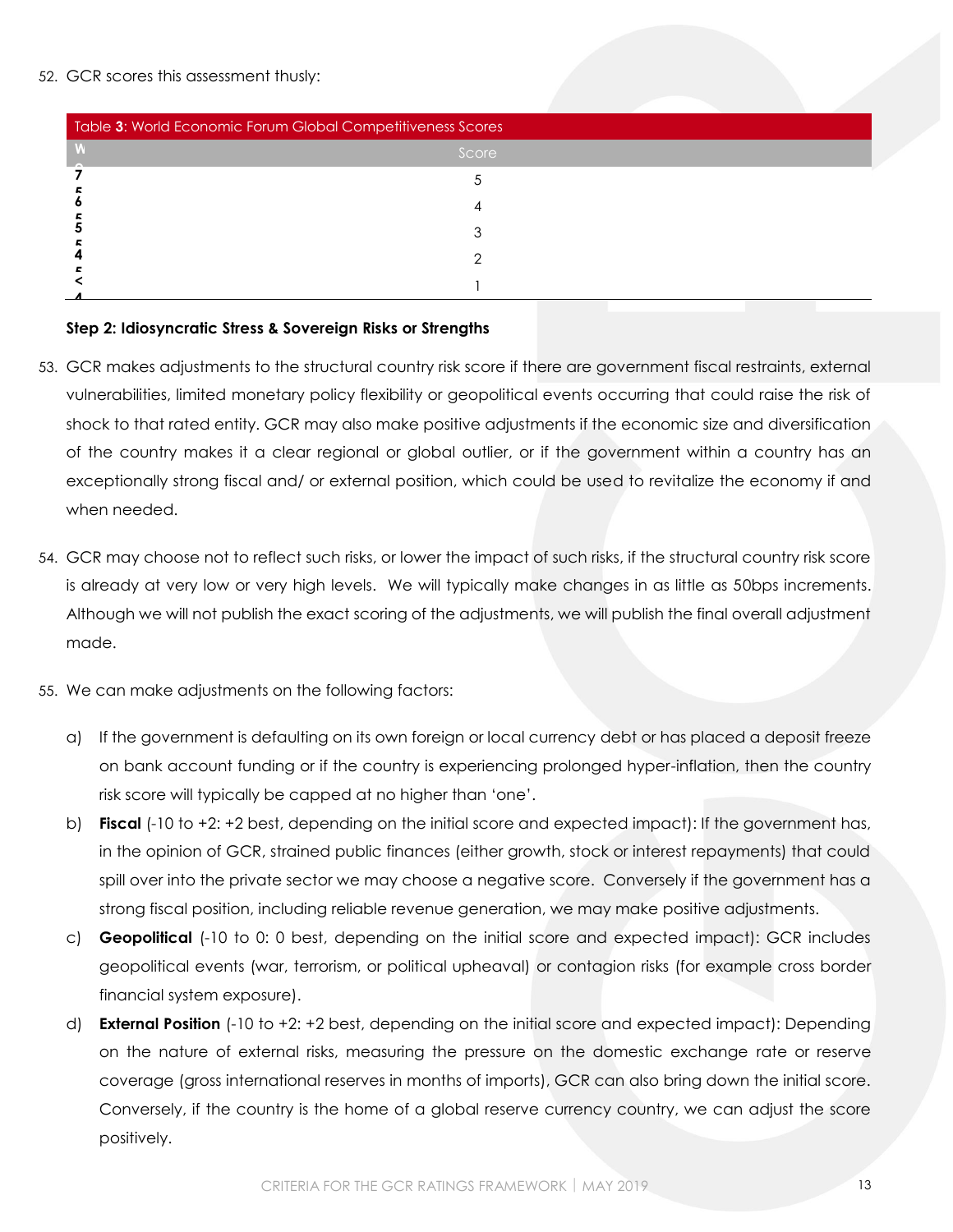- e) **Monetary Policy** (down -5 to 1; 1 best, depending on the initial score and expected impact): if the government has limited monetary policy flexibility, due to high dollarization or a currency peg or if a government (through the Central Bank) has limited control over inflation or lacks the ability to change interest rates or devalue the currency, GCR believes it can lower its resilience of the private sector to external or domestic shocks. Conversely, we may positive adjust the score if monetary policy flexibility provides are potential cushion to economic cycles or external shocks.
- f) **Size & Diversification** (-5 to +2: +2 best): the economy is a positive regional or global outlier in regards to its geopolitical muscle, economic diversification and / or economic size. GCR may negatively adjust the score if the country is very small and reliant on another, weaker country, for its economic advantages.

#### **Step 3: Finalising the country risk assessment**

56. GCR finalizes the Country Risk score for an entity by combining the economic strength score, weighted average of the governance rankings and the adjustments. When an entity or group operates in more than one jurisdiction, GCR may choose to blend the scores using the breakdown of revenue, loans, premiums or assets (depending on the asset class), to create a blended entity country risk score if GCR considers the diversification to be material, and has enough information. If the score is not a whole number, GCR may round up or down to the closest whole number, depending on analytical discretion.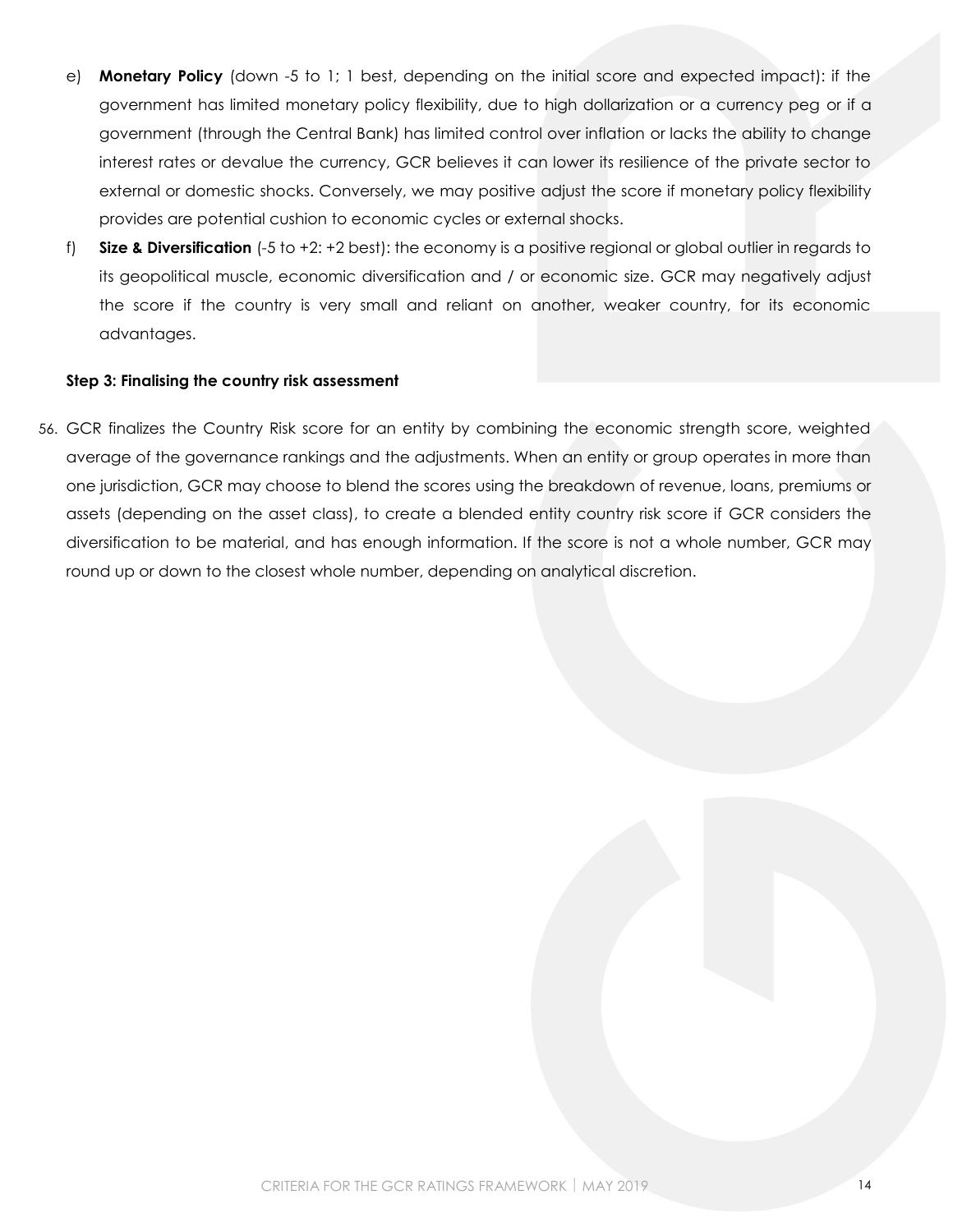## 5.4 Country Risk Hurdles

- <span id="page-14-0"></span>57. Typically, severe economic stress can be characterized by (one or more of) periods of high or hyper-inflation, a large economic contraction, violent exchange rate depreciation, significant asset price decline (equities and real estate), the restriction of credit, heightened unemployment, increased banking credit losses and ultimately heightened issuer defaults (including sovereign).
- 58. In GCR's opinion, the best bell weather for the accumulation of such risks is the health of the domestic financial system because banks (in particular) can be sensitive to, or indeed the cause of, such risks. For example, the banks are often the largest owners of domestic sovereign debt (ergo very exposed to sovereign default). They also reflect, through their balance sheets, the impact of currency debasement and high/hyper-inflation. Furthermore, the domestic loan books of the banking sector can reveal a lot about economic concentrations and the debt serviceability of the private sector even before stress is evident. Most importantly, ultimately, banks are typically the custodians of payments and transfers. They are the engine of money transformation and liquidity in the economy, consequently a large-scale default and moratorium of payments by the banking sector can have the most significant economy wide impact. This is why, for example, governments have a strong history of bailing out private sector banks at the cost of their own creditworthiness and ultimately the tax-payer.
- 59. As a result, the GCR criteria only allows entities which demonstrate extremely strong credit fundamentals (including group support) and sufficient geographic diversification to reach a risk score well beyond the combined country risk score and financial system risk score (referred to as the financial operating environment risk score) of the entity's primary location(s).
- 60. Due to the fact that domestic economic and banking sector stress can have a different impact on different industries, these tolerances differ according to entity's the underlying sector. Supranational entities are not included in scope for this section of the country risk assessment.

| <b>Table 4: Country Hurdles</b> |                                                                                                                                                |
|---------------------------------|------------------------------------------------------------------------------------------------------------------------------------------------|
| Sectors                         | To achieve a risk score of over 1x the primary country risk score above the<br>Financial Operating Environment Score, of any one jurisdiction* |
| Bank, Non-bank, IHC, Life       | The entity or group would typically have more than 66% of EBITDA or Assets or                                                                  |
| (re)insurance, REIT, CRE        | Premiums outside that jurisdiction                                                                                                             |
| Short-Term (Re)Insurance,       | The entity or group would typically have more than 50% of EBITDA or Assets or                                                                  |
| non-financial Corporates        | Premiums outside that jurisdiction                                                                                                             |

\*For entities operating in a primary country with a risk score below '5', '5' will typically be used as the country risk score input for the purpose of the country hurdle calculation. Entities in primary countries with risk scores below '2' may have additional adjustments applied.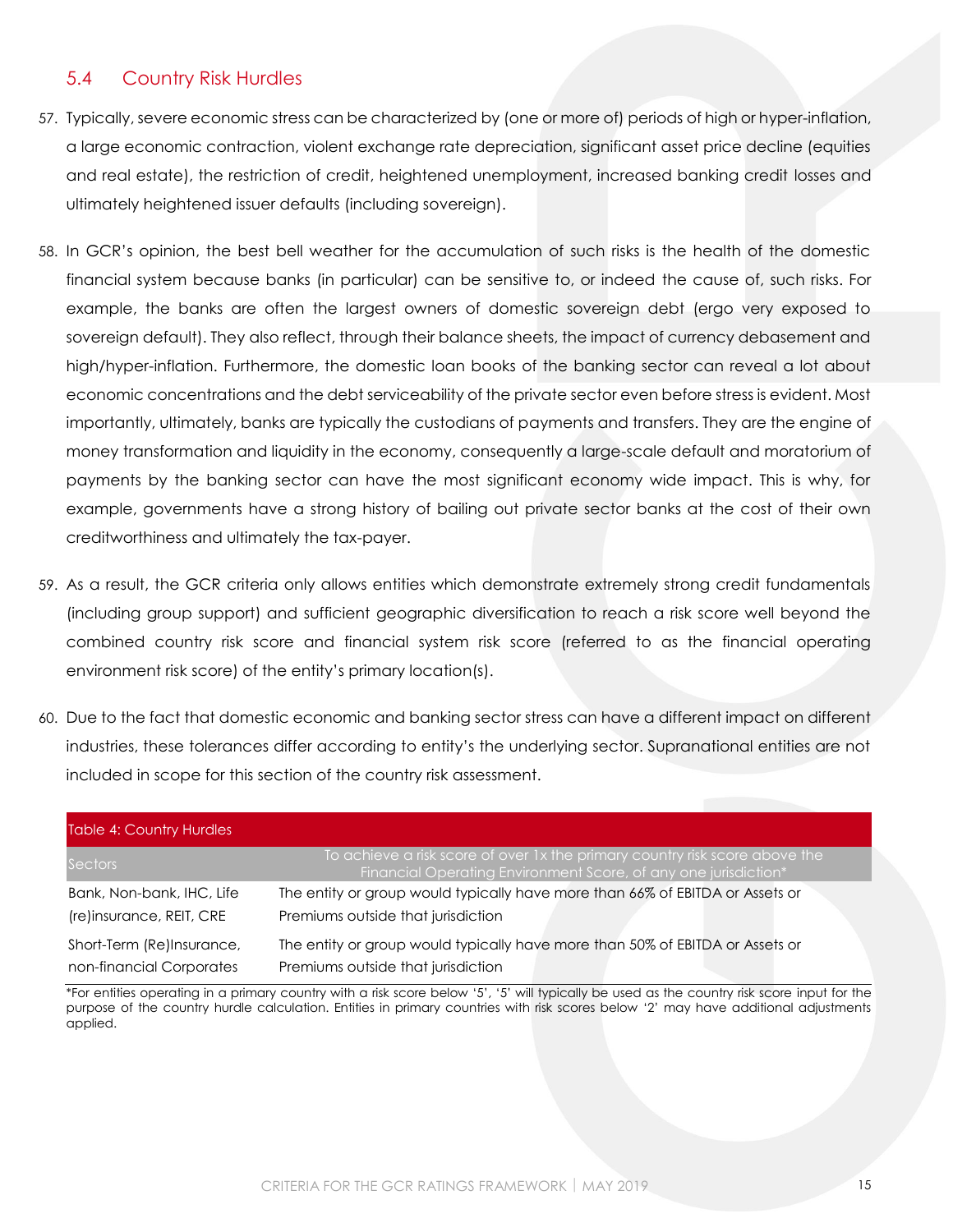## 5.5 A Worked Example of the Country Risk Assessment, Hurdles and Support

- <span id="page-15-0"></span>61. *Example: A rated entity has operations in three jurisdictions. It is domiciled and has its core operations in Country A, which is a relatively high wealth country, suffering from very low growth, with above average governance for the region. However, it also has operations in Country B (low wealth but average governance, which is benefiting from the commodity cycle) and Country C (low wealth and weak governance).*
- 62. *Below is an example of how GCR has chosen to blend the EBITDA/loan book/premium/asset to create the country risk score:*

|              |                                       |                  | Table 5: A Worked Example of the Country Risk Assessment   Breakdown of the EAD for the Group |       |                                           |       |                     |      |      |                                    |
|--------------|---------------------------------------|------------------|-----------------------------------------------------------------------------------------------|-------|-------------------------------------------|-------|---------------------|------|------|------------------------------------|
| Country      | <b>GDP Per</b><br>Capita<br>(USD'000) | Initial<br>Score | <b>WB</b><br>Governance<br>Indicator                                                          | Score | <b>WEF</b><br>Competitive<br><b>Index</b> | Score | Weighted<br>average |      |      | Adjustments Weighting* Final Score |
| $\mathsf{A}$ | $$10-$15$                             | 5                | >1                                                                                            | 5     | >4.5                                      | 5     | 5                   | $-1$ | 55%  | 4.95                               |
| B)           | $$5-$10$                              | 4                | 0.5 <sub>to</sub>                                                                             | 4     | 3.5 <sub>to 4</sub>                       | 3     | 3.25                |      | 25%  | 1.81                               |
| $\mathsf{C}$ | $$2.5 - $5$                           | 3                | $\leftarrow$                                                                                  |       | $<$ 3                                     |       |                     |      | 20%  | 0.80                               |
| D)           |                                       |                  |                                                                                               |       |                                           |       |                     |      |      | 0.00                               |
| Total        |                                       |                  |                                                                                               |       |                                           |       |                     |      | 100% | 7.56                               |

- 63. Due to the fact that the entity has more than 55% of EBITDA in location A, the risk score on this entity would typically be capped at 9 (1x country risk score) above the combined country risk and financial sector risk score financial operating environment score) of that jurisdiction. For example, if the financial sector risk was 8, then the maximum risk score would be 26 (9+9+8) if the standalone strengths of the entity afforded it.
- 64. Presuming that the entity and qualified for government support (see section 5.6 below), it could be supported up to the combination of the country risk (9 above) and sector risk (assume 7) for its host location. In this case it could supported up to a risk score of 16.

# 5.6 Government Support

<span id="page-15-1"></span>65. Entities that provide an essential public service or infrastructure role (such as water or power supply) would typically benefit from ongoing support. Such companies may be provided ongoing budgetary support, or allow tax concessions, or financial guarantees to ensure the continuation of its wider social/ economic mandate, by its government. GCR only recognises such support in the fundamental analysis of the entity. For example, by boosting the business profile component score due to its protected market position or factoring in implied government due to superior cost of funds and market access. However, GCR ultimately believes that ongoing support should be tangible. If a company has a critical role, then the government or regulators should ensure that the company in question maintains leverage levels appropriate for the amount of EBITDA and cash flow generated (for example). If not, there should be regular planned and reliable capital increases, if the entity isn't capable of or mandated to drive sufficient internal capital generation. All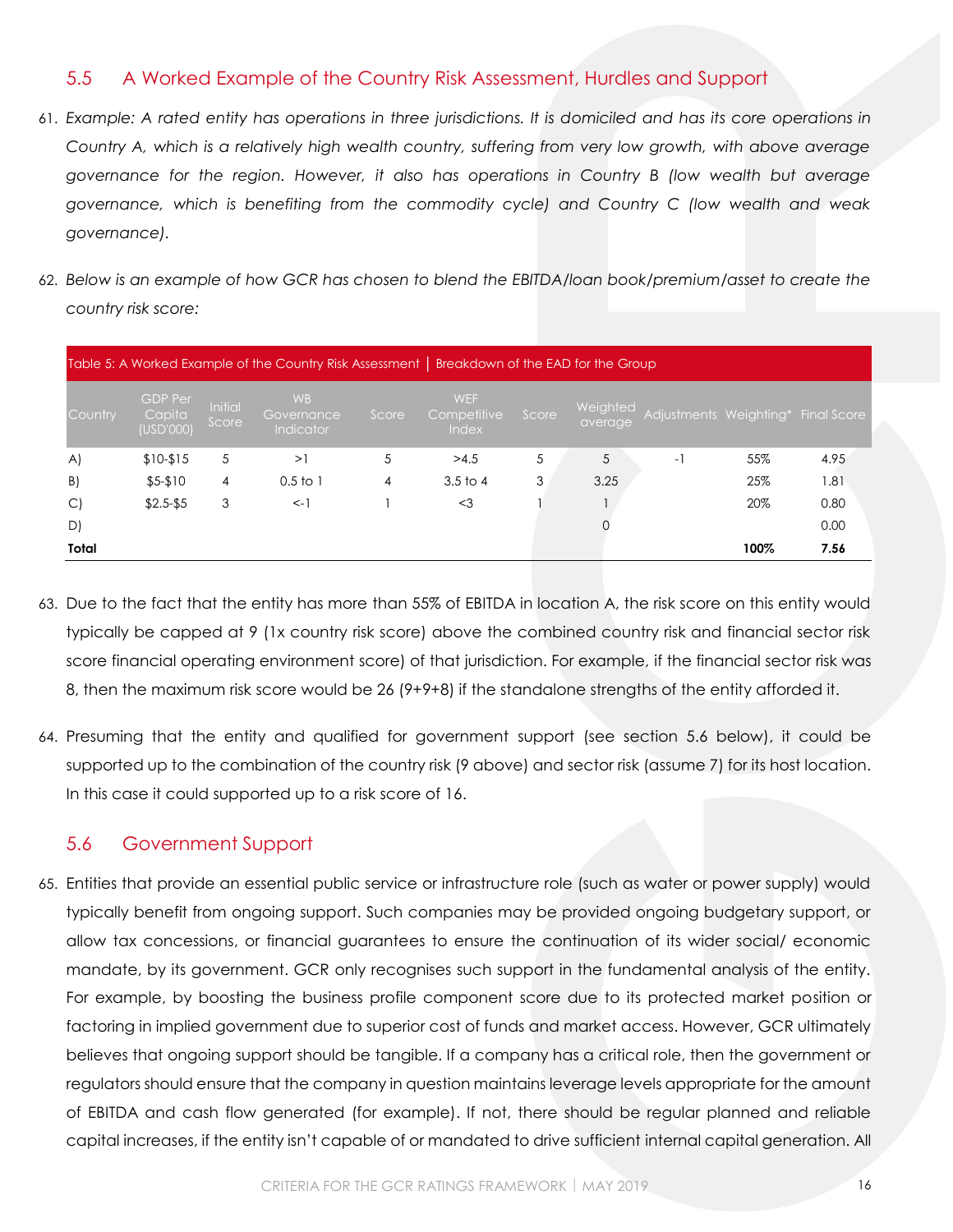of the above can be captured in GCR's forward-looking fundamental analysis of any given entity. In GCR's opinion, anything less demonstrates low willingness or capacity to support by the government on an ongoing basis.

- 66. GCR also recognises that government support can be provided on an extraordinary basis, especially during times idiosyncratic stress. For example, if a troubled financial institution is considered to be of high systemic importance, its home government may provide direct support by providing liquidity or capital injections, or by buying/ insuring risky assets, to limit the impact on the wider financial system and to protect depositors. These anticipated actions may lead to a strengthening in the bank's stand-alone credit characteristics, especially in a time of stress, which have yet been factored into the balance sheet due to the uncertain nature and timing of support.
- 67. As a result, GCR has created a government support level for all entities where GCR considers such extraordinary support to be likely. For GCR, the level is the operating environment score (i.e. the combined country risk and sector risk score) of the entity in question. The level only starts to contribute to the overall GCR Risk Score when the creditworthiness of the entity is below that of the implied operating environment score. For example, if issuer A has a total risk score of 8 and the operating environment score in 11, then GCR could uplift the final score by up to 3 scores, assuming that there are grounds to add government support (i.e. can the government support and does the entity qualify for support).
- 68. Only entities operating in countries where the government has a good track-record of intervention and the capacity to support (as signified by a country risk score more than 3), should benefit from uplift. Domiciles with fiscal constraints, or legal/operational blockages to support should have no uplift.
- 69. The maximum support will be up to 5 scores by using [Table 6:](#page-17-0)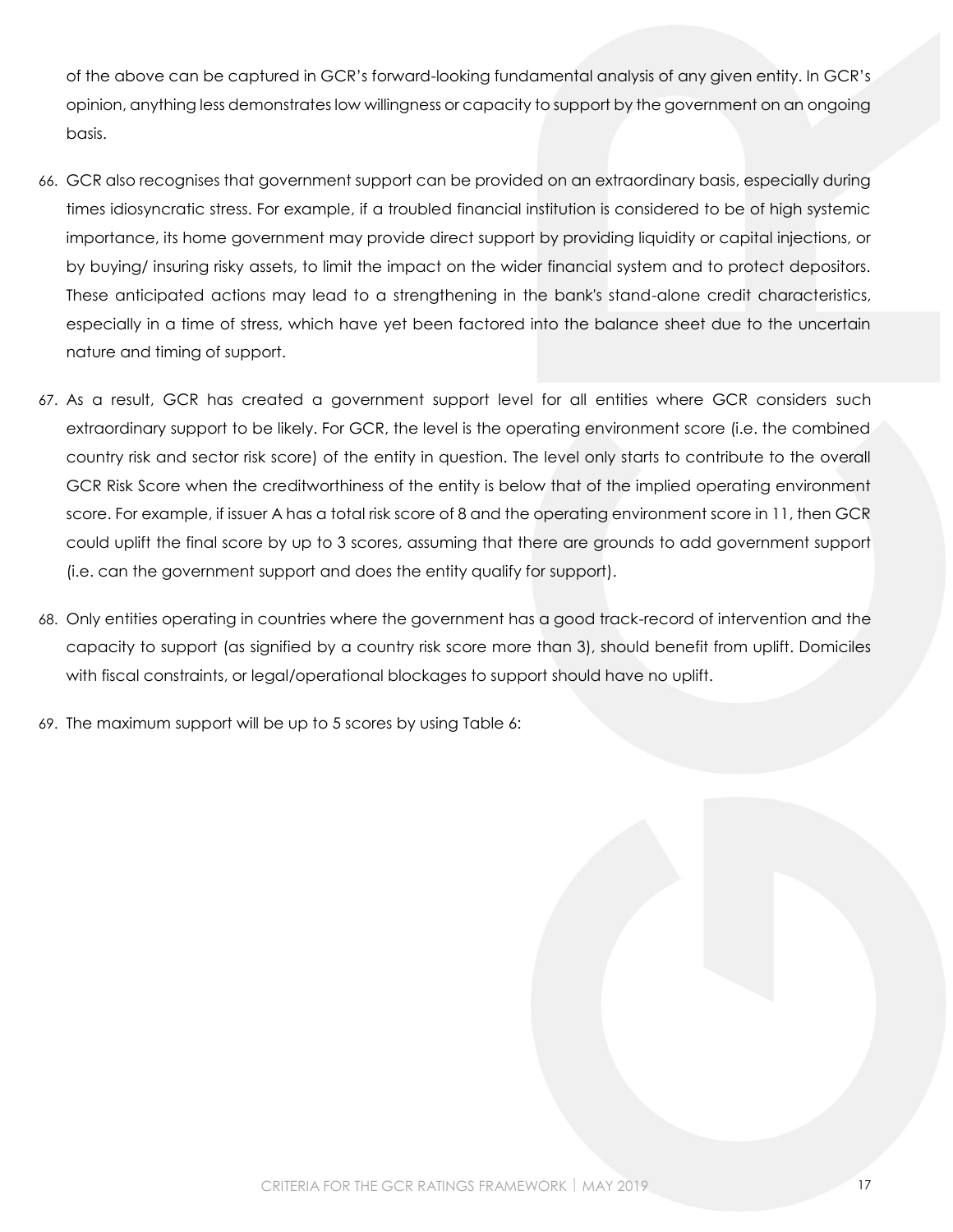<span id="page-17-0"></span>

| Table 6: Government Support |            |                                                                                                                                                                                                                                                                                                                                                                                                                                                                                                                                                                                                |
|-----------------------------|------------|------------------------------------------------------------------------------------------------------------------------------------------------------------------------------------------------------------------------------------------------------------------------------------------------------------------------------------------------------------------------------------------------------------------------------------------------------------------------------------------------------------------------------------------------------------------------------------------------|
| Assessment                  | Score      | <b>Typical Characteristics</b>                                                                                                                                                                                                                                                                                                                                                                                                                                                                                                                                                                 |
| Strong<br>Support           | 4 to 5     | The entity is wholly owned or an arm of the government.<br>The entity conducts or maintains an essential function or infrastructure role that would be<br>exceptionally hard to substitute.<br>The entity is key for social or policy reasons, and is not profit maximizing.<br>A bank of domestic systemic importance, with market share of over 25%, Very high<br>interconnectedness with the financial system and not in a resolution active market.<br>No legal or regulatory impediments to support                                                                                       |
|                             |            | Strong history of capital or liquidity support for this entity, or for an entity of similar status                                                                                                                                                                                                                                                                                                                                                                                                                                                                                             |
| Adequate<br>Support         | $2$ to $3$ | Majority owned by government.<br>Conducts a role or mandate of social or policy importance.<br>A bank of domestic systemic importance, with market share of over 15%, high<br>interconnectedness with the financial system and not in a resolution active market.<br>Insurer, classified as systemically important by its regulator, with a market share of over 25%<br>and very high interconnectedness with the wider financial system.<br>No legal or regulatory impediments to support<br>Some history of capital or liquidity support for this entity, or for an entity of similar status |
| Moderate<br>Support         | $0$ to $1$ | Government owns a stake in the entity.<br>A bank of domestic systemic importance, with market share of over 10%, high<br>interconnectedness with the financial system and not in a resolution active market.<br>Insurer, classified as systemically important by its regulator, with a market share of over 15%<br>and very high interconnectedness with the wider financial system.<br>Maybe some legal or regulatory impediments to support.<br>Limited track-record of support to the entity or any entity of similar status.                                                               |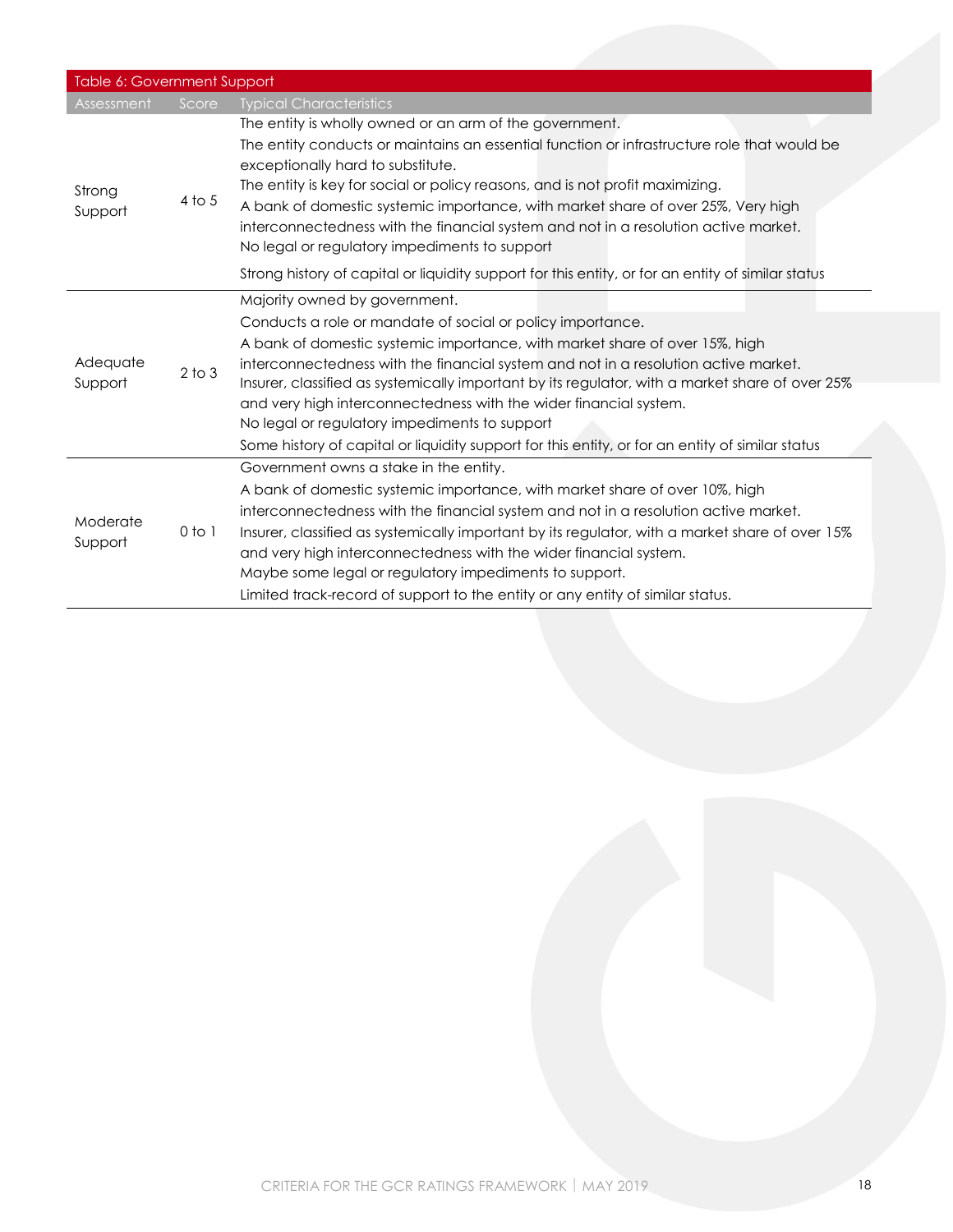### <span id="page-18-3"></span>**6. Group Classification & Support**

#### <span id="page-18-0"></span>6.1 Introduction

<span id="page-18-1"></span>70. Defining the nature of a group and the importance of a subsidiary to its group are key parts of the proposed GCR Ratings Framework. The proposed Group Classification & Support assessment explains how GCR proposes to make analytical decisions regarding identifying the analytical approach, classifying group important and support, guarantees and rating subsidiaries with weaker parents.

### 6.2 Identifying the Initial Analytical Approach

- <span id="page-18-2"></span>71. While GCR assigns ratings exclusively to legal entities/ obligations, the creditworthiness of that entity or obligation is often based on the financial and corporate strengths of its immediate group or parent. This is because there is tangible likelihood of support or risk transfer either up from subsidiaries, across from sister companies under the same holding company/ parent or down from that holding company/ parent. As a result, GCRs ratings on a legal entity can be based on its own stand-alone strengths and weaknesses, or solely on group / parent factors, or on a mixture of standalone and support characteristics. GCR also note that due to a myriad of legal, regulatory, or geographic elements, several different legal entity ratings could be relevant within one consolidated group at any one time.
- 72. In order to improve transparency regarding the exact 'entity' to be analyzed, GCR proposed the establishment of the 'analytical entity' concept. The 'analytical entity' identifies the exact nature of the corporate structure & financials being analyzed, which becomes the anchor for one or more legal entity rating(s). The 'analytical entity' can be a consolidated group, a subgroup or a stand-alone legal entity. The 'analytical entity' will be accorded a numerical GCR Risk Score and lower-case letter ACE. However, the 'analytical entity' will not be accorded an issuer credit rating. Issuer ratings will be accorded only to legal entities.
- 73. The approach to identifying the 'analytical entity' will typically be one of the following:
	- g) Standalone Credit analysis: For entities that are insignificant part of a group, are a small part of a group, or are insulated from the rest of the group. The analysis focuses on the entity's solo operations and financial information.
	- h) Group Credit analysis: For rated entities that are the significant part of their group (typically accounting for over 50% of the operations assets, revenues, loans or premiums) or conduct a critical role or is the ultimate parent of the group. The analysis focuses on the wider group operations and financials, although insulation may alter this approach.
	- i) Sub-group credit analysis: For rated entities that are a significant size within their own sub-group, which operates within a larger group.
	- j) Guarantees: an entity whose creditworthiness depends entirely on another. The analysis therefore depends on the guarantors' creditworthiness. See page 33 for information on the guarantee.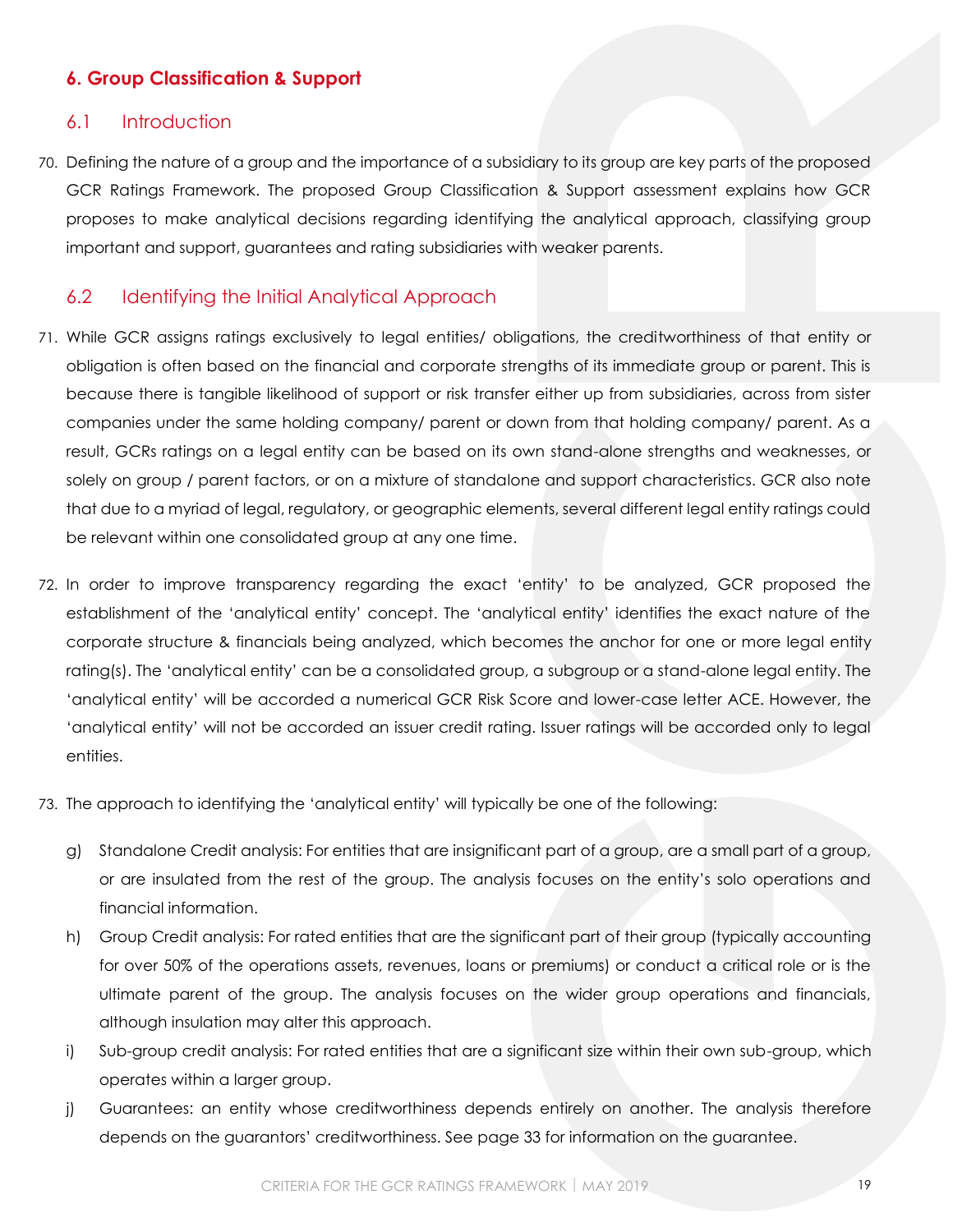- 74. GCR chooses the analytical approach using the decision tree in [Figure 3](#page-19-0) below.
- 75. The details of the relevant group structure, relevant financials and operations of the rated entity will be described in every GCR rating report.

<span id="page-19-0"></span>

*The details of the relevant group structure, relevant financials and operations of the rated entity will typically be described in every GCR rating report.*

- 76. Those entities typically excluded from the above decision tree would include:
	- a) Investment Holding Companies (IHC): Where the rated entity is a holding company that owns equity participations in operating companies, expressly with the goal to generate capital appreciation over the medium to long term by managing and eventually selling the assets and reinvesting returns in new undertakings. The Criteria for Ratings Investment Holding Companies will detail how GCR will rate the IHC. If GCR is to rate an operating entity that operates within an IHC, GCR would conduct a standalone credit analysis on the entity. There would be no cap created by the IHCs creditworthiness, for the operating entities, if the IHC doesn't have majority control.
	- b) Conglomerates: Where the rated entity is a holding company that has controlling stakes in a diverse range of operating entities, which function across industries, and the ultimate owners have no mediumlong term strategic view to sell the assets. In this case, to determine the GCR Risk Score & ACE GCR would analyze and weigh the contribution to assets or revenues of the individual operating entities or subgroups on a risk score basis. If the rated entity is part of a conglomerate, GCR would rate the entity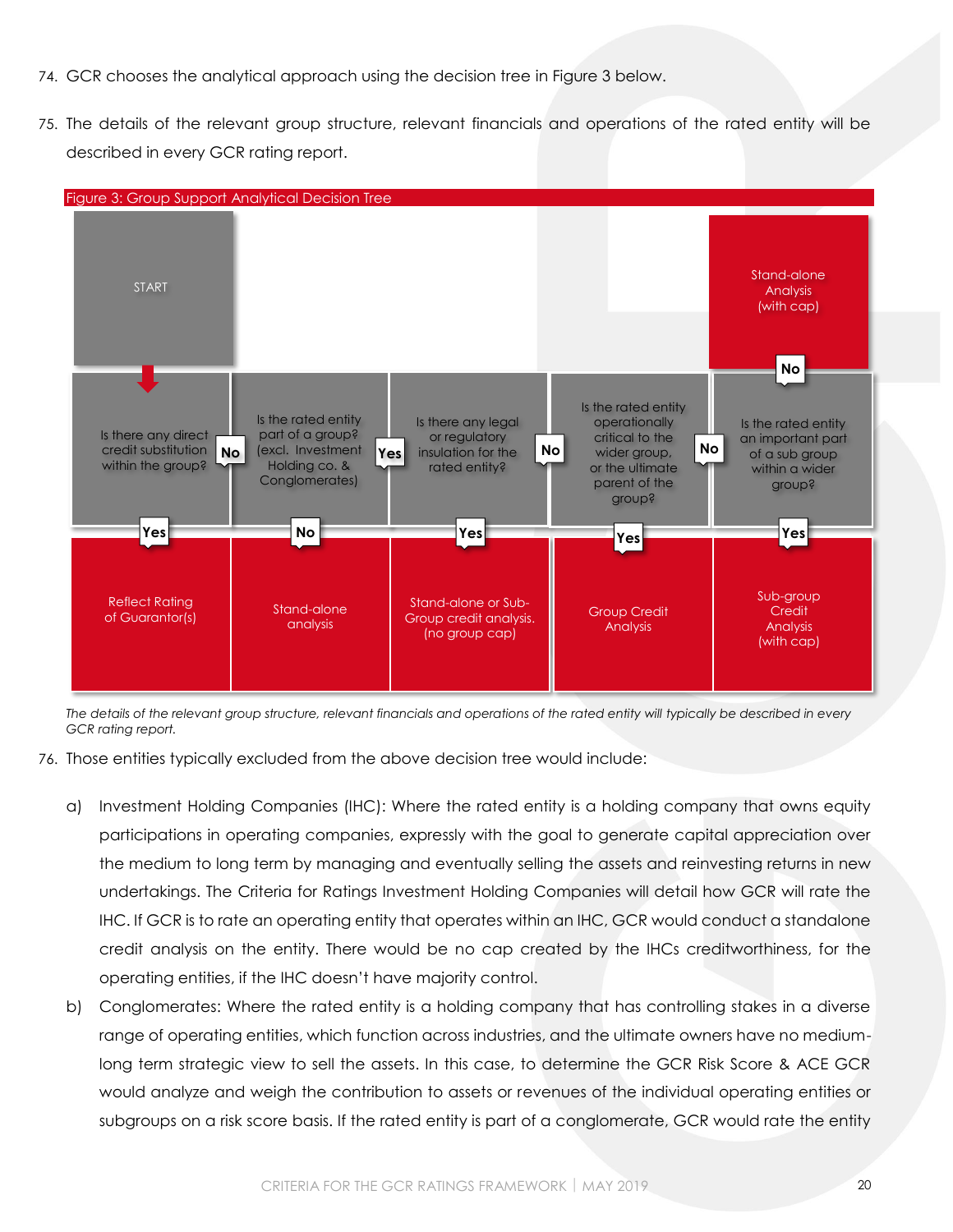on a standalone basis and provide uplift for support (up to the conglomerates ACE, presuming there is no insulation) using the below criteria.

c) Branches: Applicable for financial institutions only, and folded into the Financial Institutions criteria.

# 6.3 Classifying Group Importance & Support

- <span id="page-20-0"></span>77. Group support is included in the GCR Risk Score via the comparative profile section. To do so GCR first needs to ascertain the importance of the entity within its group and secondly the impact on the ratings.
- 78. GCR defines group support as the expected and ongoing financial or operational enhancement of an entity from related parties. This support can be provided directly from immediate or ultimate parents or due to its positioning within a specific group. GCR's group support criteria encompass both elements of potential support, focusing on the relative size, the history of parental support and rated entity performance, as well as the assimilation of the rated entity with its wider group/parent.
- 79. Where the strong financial or operational linkages are very strong, little or no weighting will be applied to the standalone characteristics of the rated entity but rather the financial/ business strengths of the entity's immediate group. However, absent these strong levels of support GCR will continue to conduct analysis on the rated legal entity (or the predefined sub group) and add elements of support should it be necessary (using [Table 7](#page-21-0) below).
- 80. To ascertain the possible amount of shareholder support, GCR first conducts a credit view on the parent/ group. If the rating on the parent/ group is higher than that of the subsidiary, GCR can raise the ratings on the latter (using [Table 7\)](#page-21-0).
- 81. If the parent itself benefits from some support, the uplift from this higher support will only carry through to the rated entity (the subsidiary) if GCR considers it likely that the support will flow through.
- 82. If a subsidiary is majority owned, it should not be rated higher than the parental group unless, it has been operationally and regulatory insulated from the parents' default (see below).
- 83. If the subsidiary operates in areas of higher country risk and it is not equalized to the ratings of the wider group, GCR cap the potential ratings uplift on the subsidiary using the country risk hurdle criteria. However, if the country risk is less than 3, GCR caps support at 2, because uncertainty of support rises materially as the country risk increases.
- 84. If the legal entity is a holding company, GCR will take the group ACE and lower the ratings if GCR see structural or regulatory subordination to group assets/ revenues to be a risk. This approach differs per sector and can be found in the 'Rating Adjustment Factors' for each sector criteria.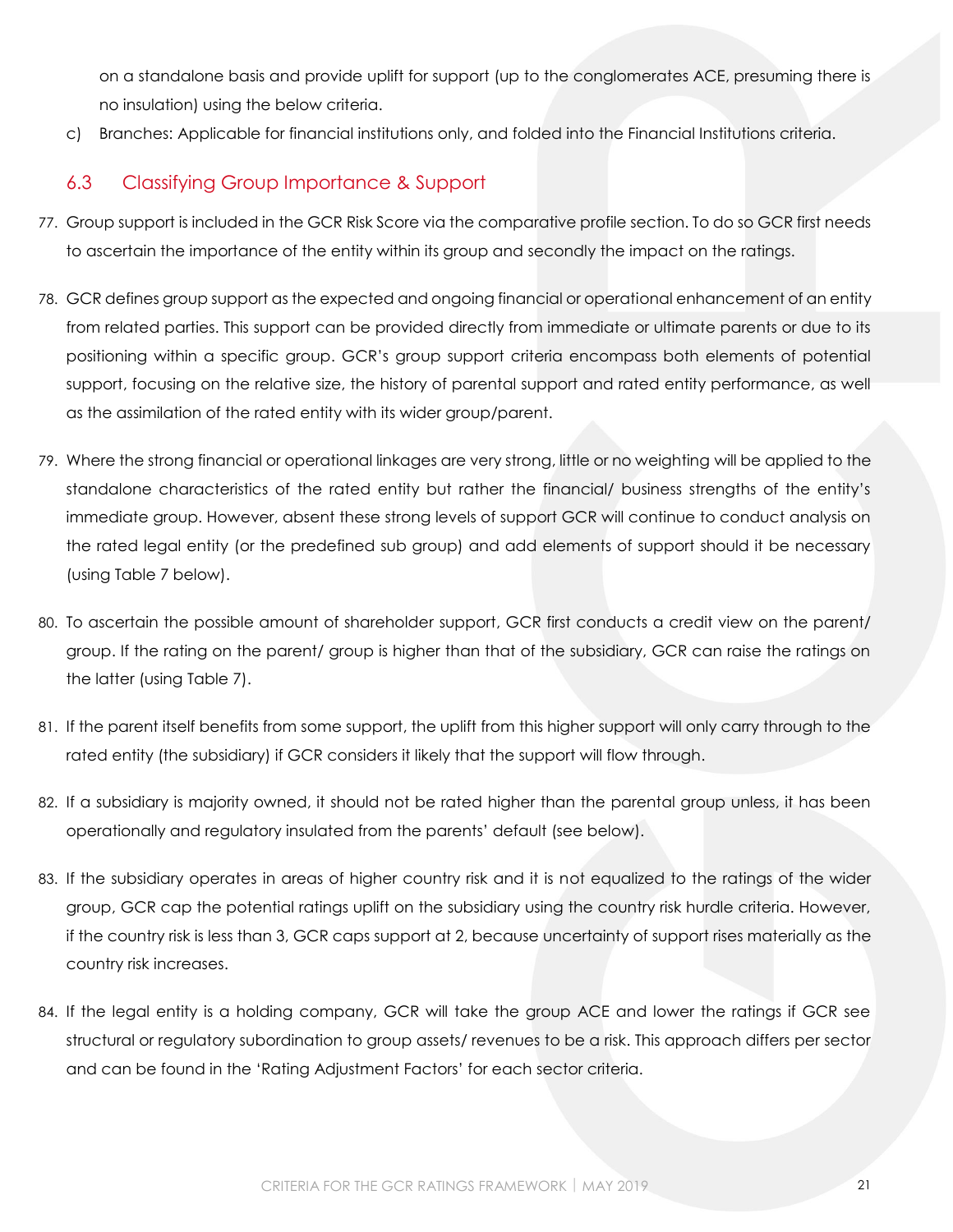85. GCR determines the importance of the subsidiary according to the below factors:

#### 86. **Relevance**

- Full ownership or a large majority stake by the primary parent, or by two parents with shared economic/ long term strategic interests, and is not an immaterial revenue or asset contributor to the group.
- The subsidiary is material (c35%) to a group's assets, capital, revenues or profit but it is not the core operation of the group. OR the parent is regulatorily/ legally obliged to support the subsidiary. OR it is an internally funded insurance/ finance captive of the group.

#### 87. **History of Support and/ Or Performance**

- History of Support: A track-record of tangible economic support is evident, for at least the last three years, either through capital (where injections equal or outweigh dividends), guarantees, funding or liquidity. Including, if applicable, during a period of sovereign stress.
- History of Performance: The support subsidiary has operated for more than three years and demonstrates strong credit fundamentals (capital, liquidity, earnings etc.). If the supported entity has failed to perform (either in line with its parents' expectations or the market as a whole) over a three-year period GCR will negate the history of support uplift.

#### 88. **Assimilation**

- The subsidiary must conduct some key operations or participate in lines of business key for the group.
- The subsidiary shares the name and branding of its parent, or otherwise has a well-known reputational link to the parent.
- There is strong operational integration of platforms and management.

#### 89. *Upliftment scores for support are derived using the following table:*

<span id="page-21-0"></span>

| Table 7: Group Support |                                                                                          |                                                                                                                                                                                                                                                                                                                                                                                                                                                                                                                  |
|------------------------|------------------------------------------------------------------------------------------|------------------------------------------------------------------------------------------------------------------------------------------------------------------------------------------------------------------------------------------------------------------------------------------------------------------------------------------------------------------------------------------------------------------------------------------------------------------------------------------------------------------|
| Assessment             | <b>Notches</b>                                                                           | Shareholder or Affiliate Support                                                                                                                                                                                                                                                                                                                                                                                                                                                                                 |
| Equalized              | Equalized with the<br>Parent                                                             | The subsidiary benefits from parental guarantees (or other credit substitution) on all<br>liabilities (>99%), or there are significant cross default clauses on senior debt of the<br>parent evident. The subsidiary operates a function without which the parent will fail<br>or a core part of the business will fail, which will irreparable damage the group/<br>parent franchise. Only companies that achieve the equalized category can have<br>ratings equal to that of the parents, using group support. |
| Essential              | 1 to 3 scores below<br>the ACE of the<br>group/parent.                                   | Both relevance sub-factors, one of the history sub-factors and at least two<br>assimilation sub-factors.                                                                                                                                                                                                                                                                                                                                                                                                         |
| Important              | 2 to 3 notches uplift,<br>capped one risk<br>score below the ACE<br>of the group/parent. | One sub-factor from all three of the relevance, history and assimilation factors.                                                                                                                                                                                                                                                                                                                                                                                                                                |
| Limited                | 0 to 1 notch uplift,<br>capped one risk<br>score below the ACE<br>of the group/ parent.  | At least 1 of the sub-factors above.                                                                                                                                                                                                                                                                                                                                                                                                                                                                             |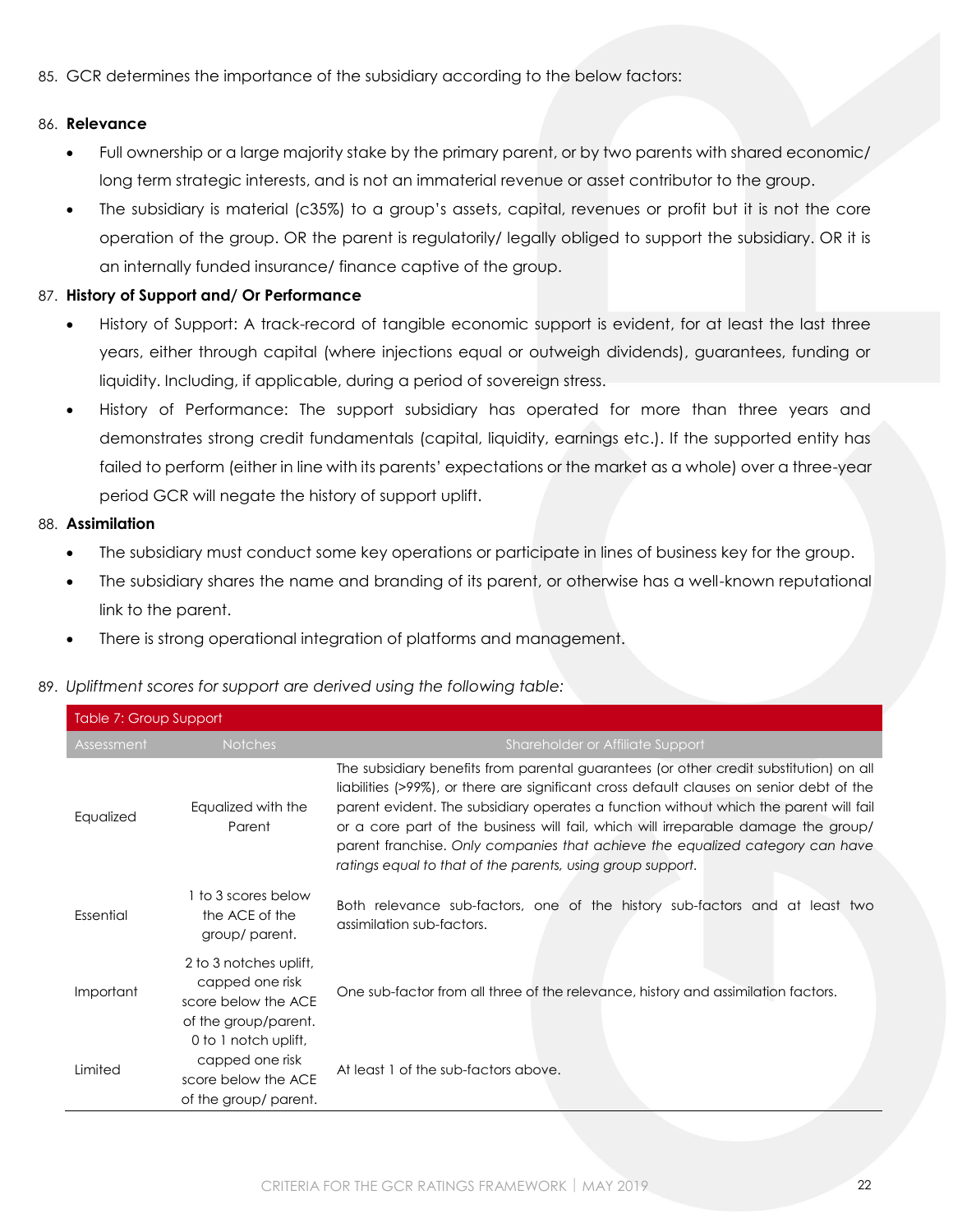#### 6.4 How GCR views Guarantees

- <span id="page-22-0"></span>90. In the case of a guarantee, GCR can uplift the ratings on the legal entity or issuer to the level of the guarantor. Typically, guarantees are either general obligations for legal entity liabilities or designed to cover specific issues or programs.
- 91. For full guarantees that cover 100% of general obligations or the entirety of a bond/ program, GCR applies direct credit substitution to the guarantor (therefore the credit analysis is on the guarantor), as long as the guarantee is unconditional, irrevocable and meets local legal opinion on the enforceability of the guarantee.
- 92. Generally, GCR believes that a guarantee must at least cover the following aspects to allow for credit substitution.
	- a) The guarantor (in the guarantee document) must unconditionally (waiving all circumstances and conditions of release) promise to pay all (100%, pre-set offs or other deductions) of the guaranteed obligation or (if applicable) all of the obligations of the guaranteed entity in line with the original obligations. It should not promise to pay on the outstanding debt post recoveries or collateral coverage and should not be an exchange for other obligations or change the initial terms of the obligation.
	- b) The payment has to be timely, i.e. in line with the original documents or liabilities as they come due, although GCR will allow a grace period of up to five days. To this end, there must be a well-established payment mechanism in place, to avoid delays.
	- c) The guarantee must be pari-passu with obligations of similar ranking, i.e. if the obligations are senior unsecured then the guarantee must rank at the same level.
	- d) The holders of the obligations must be beneficiaries of the guarantee. There cannot be a second party that benefits from the guarantee and takes on the obligations.
	- e) The guarantee must be irrevocable, so guarantors' right to terminate or amend the guarantee should be limited, especially not changing any of the points raised in points A to D.

### 6.5 Rating subsidiaries with weaker parents

- <span id="page-22-1"></span>93. If the rated entity is owned and ultimately controlled by another legal entity, which is considered to be of relatively weaker credit strength (excluding holding companies), then GCR should typically cap the ratings on the subsidiary at the parent or sub group level. However, GCR do allow some uplift above the parents rating in the following cases:
	- a) When the entity is owned by a private equity firm or an investment holding company, where there is no long term or strategic interest in the subsidiary beyond the creation of short term value for the parent. In this case, GCR may aggressively strip dividends to artificially increase the leverage of the entity and perhaps negatively change management and governance, but GCR may not cap the ratings.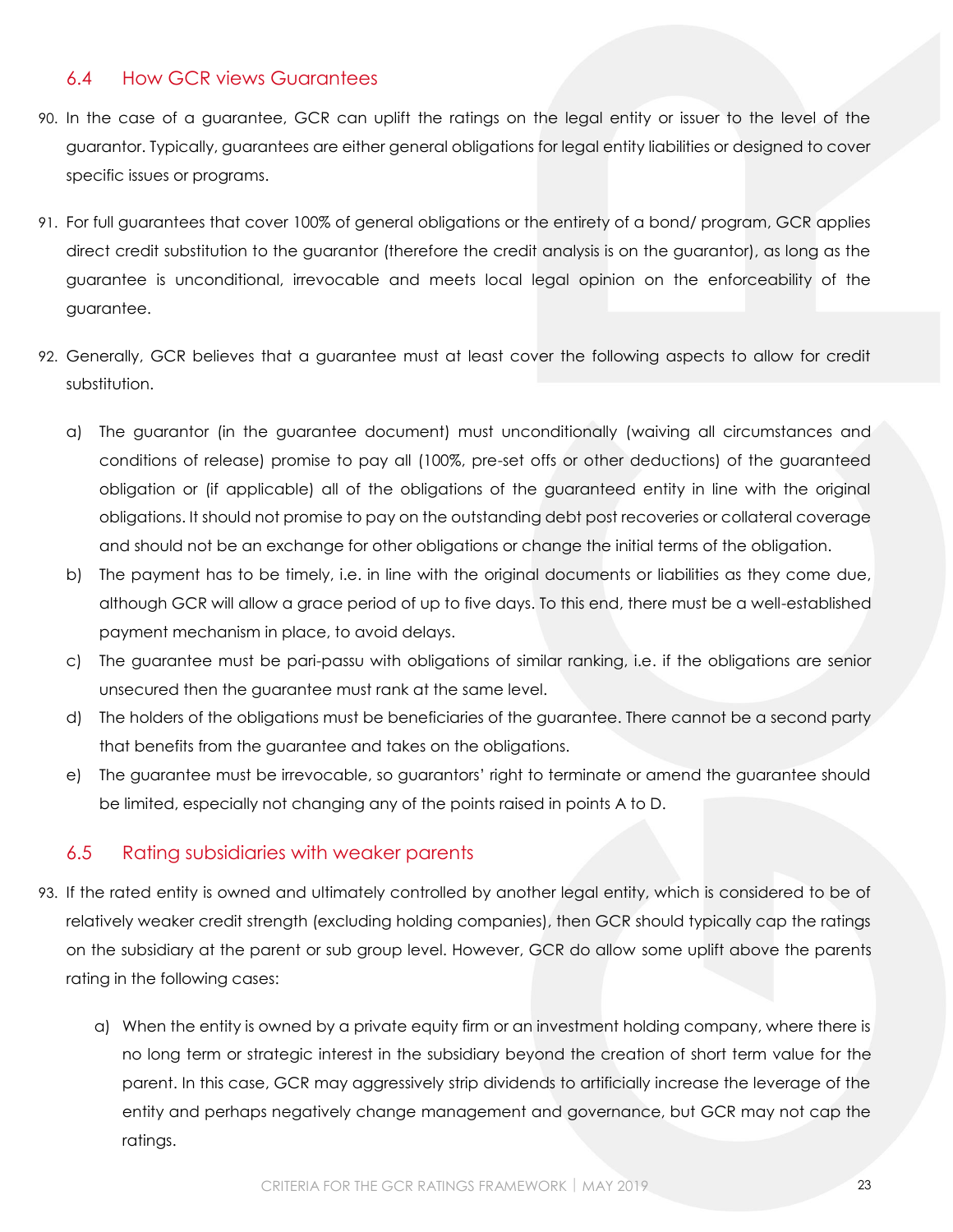- b) When a legal entity, within an analytical group, is relatively small but of clearly higher creditworthiness relative to sister companies and GCR believes management have the intention of operationally and legally insulating the entity from the rest of the group in the case of stress.
- c) GCR may uplift the risk score by one above group ACE if GCR believes the legal entity is:
	- 1. Severable from the parent, for example it has no material related party obligations or operational integration, and,
	- 2. a limited joint franchise and management, and,
	- 3. has no joint funding or credit linkages, and
	- 4. there is limited shared distribution.
- d) When a subsidiary (or subgroup) is prudentially regulated (i.e. has capital, liquidity or other prudential requirements) in its own market (sector or country) and GCR expects the regulator to shield the entity from exogenous and intra-group risks. This is called regulatory insulation and where possible discussion with regulators has led us to opine that there is a level of protection. Cases of regulatory insulation should rare, due to the obvious joint default risk of two entities operating within the same group. However, if GCR does see insulation, GCR can allow the subsidiary up to three risk scores above the parent. In order to allow for regulatory insulation, GCR will take a view on the following:
	- Is the subsidiary operationally severable from the parent?
	- Is there a limited joint franchise and management between parent and sub?
	- Is there limited shared distribution of products and services?
	- Would the assets and liabilities of the subsidiary be consolidated into the parents upon insolvency of the parent company/ wider financial group?
	- Are there strong independents or minority interests on the subsidiaries board?
	- Does the government or regulator have the right to change ownership and management?
	- Is there a strong economic basis for the regulator to insulate the subsidiary or affiliate (such as systemic importance)?
	- Is there limited group or related party exposure?

# 6.6 An Example of How GCR applies the Group Classification and Support Criteria

- <span id="page-23-0"></span>94. GCR rates a number of legal entities within a consolidated insurance group, whose subsidiaries include a short term insurance company, a life-insurance company, a real estate company and an equities trading business. There is a non-operating holding company ("NOHC") above the group, which owns 100% of all the subsidiaries. The short term insurer contributes 80% of group assets & premium, the life insurer contributes 15% of group assets & premium with the real estate company and equities trading business contributing a minor amount of assets and revenues. GCR does not think there is regulatory insulation of any subsidiary. However, there is an unconditional and irrevocable guarantee from the NOHC to the equities trading business.
- 95. The analytical approach for rating each of the legal entities would typically be the following: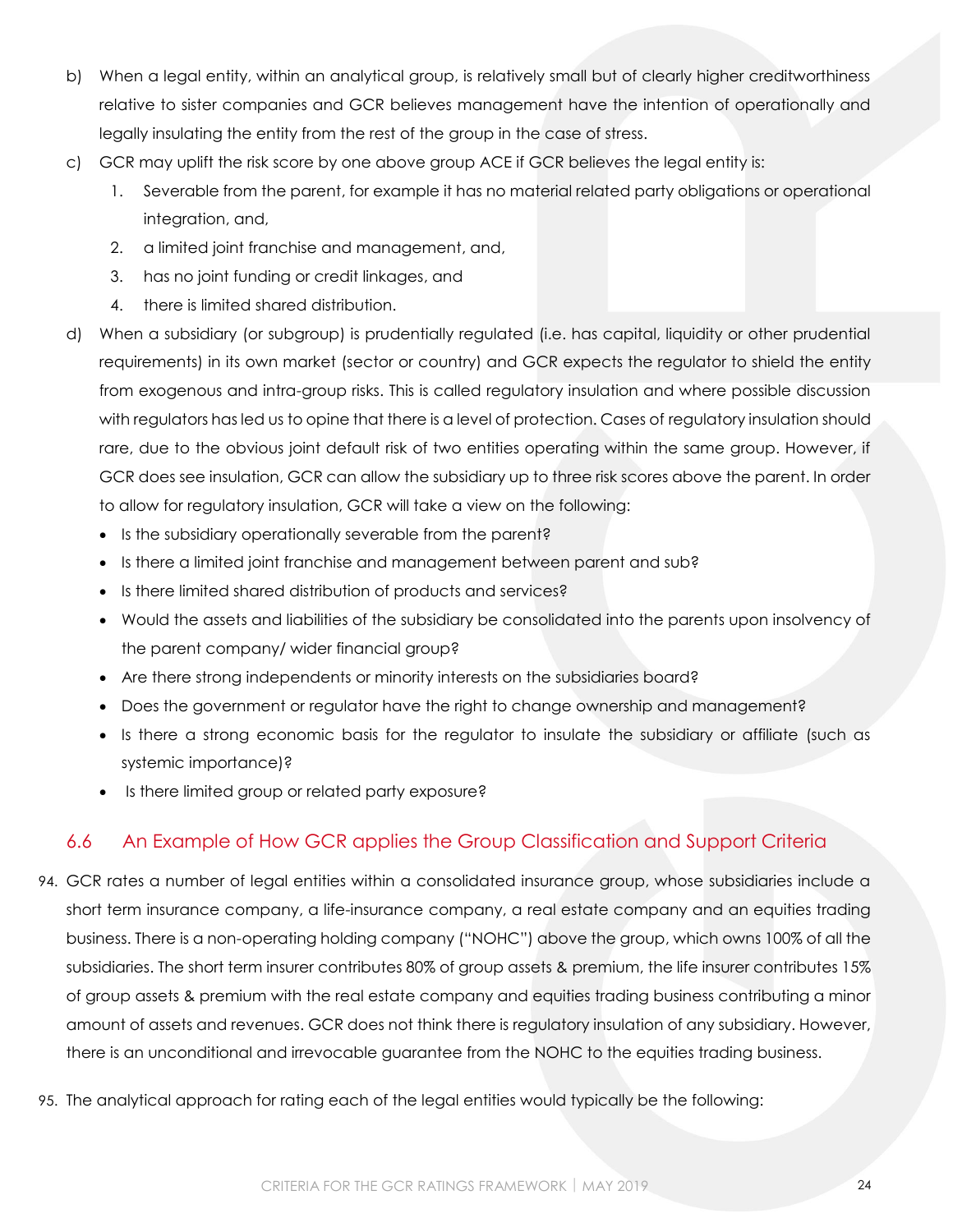- a) To rate the short term insurer: Due to the fact that the legal entity contributes the clear majority of assets/ premium, GCR would conduct the financial and business analysis on the consolidated group. Therefore, the analytical entity would be the group and the legal entity issuer credit ratings would be 'equalized' with the ACE of the analytical entity.
- b) To rate the NOHC, GCR would notch down from the analytical entity ACE used to create the short term insurance entity rating. The amount of notching would reflect the structural subordination of the NOHC plus any leverage, including the guarantee on the equities trading business.
- c) To rate the life insurer, GCR would analyze the stand-alone accounts and business strengths of the entity and then add uplift up to, but not beyond, one below the group ACE. This would reflect the modest contribution to group premiums/ assets and the fact there is no insulation.
- d) To rate the real estate business, GCR would analyze the stand-alone accounts and business strengths of the entity but not include any uplift, as GCR wouldn't consider it to be of 'group importance'.
- e) To rate the equities trading business, GCR would look at the quality of the guarantee and assuming it passes GCR's criteria, equalize its rating with the NOHC (the guarantor). If it doesn't, the approach would be the same as the real estate business above.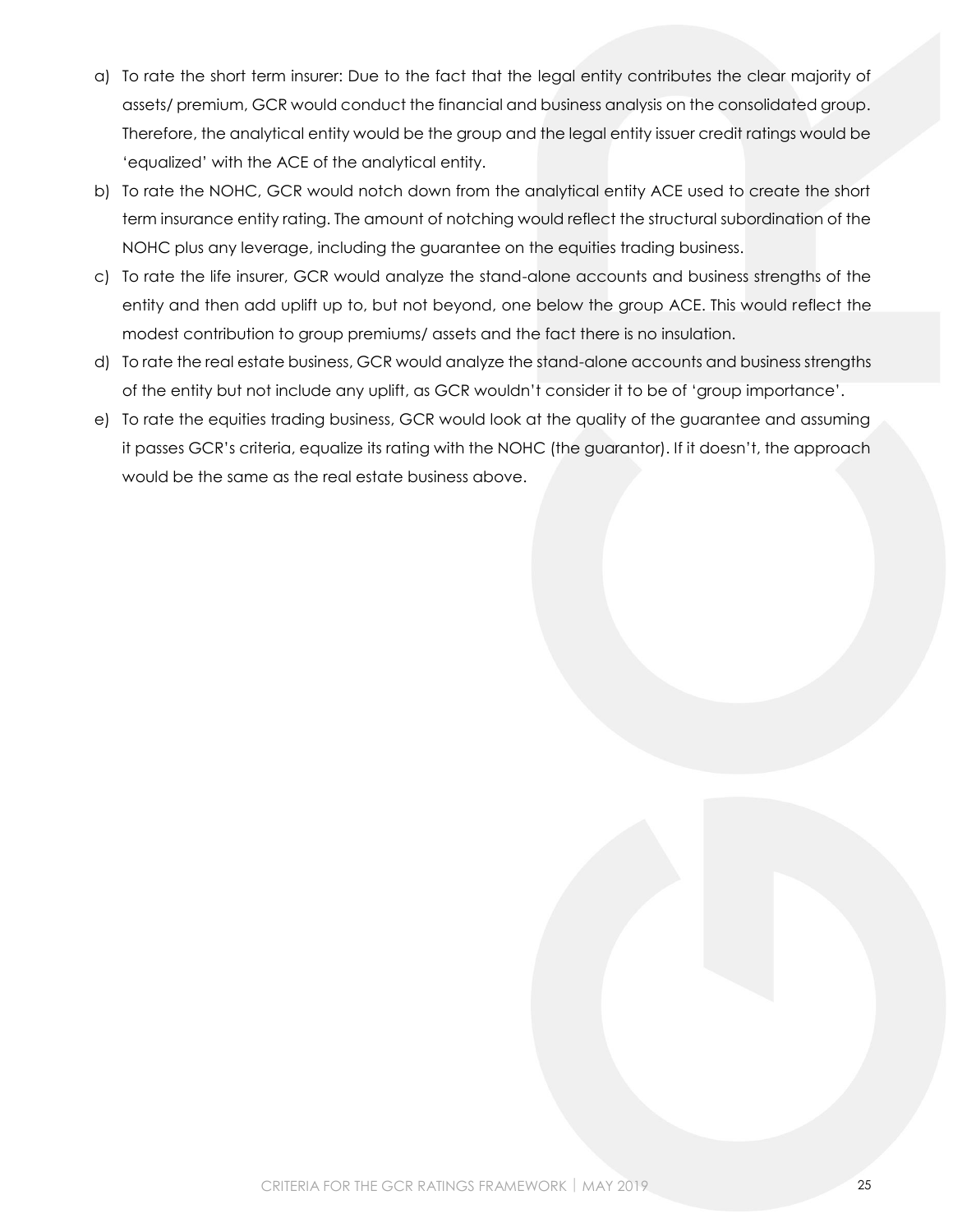#### **7. Management & Governance**

#### <span id="page-25-0"></span>7.1 Introduction

- <span id="page-25-1"></span>96. GCR defines management as the control of a company's operations within the context of its strategies, policies, processes, and procedures set by a governing body. Whereas governance is the creation, measurement and compliance with the same policies, processes and procedures. If management are concerned about achieving results, then the governing bodies should be concerned about how the results are achieved. GCR considers both.
- 97. In practice, the margins between management and governance is often blurred, particularly for entities with limited size and maturity. Smaller companies with limited staffing and financial resources will often blend responsibilities between those who manage and those who govern. As a result, GCR is not looking for 'international best practice' for all of its rated entities. To some extent, the size of the governance (and risk management) function(s) should be proportionate to the size and complexity of the company. However, the rated entity must be aware of the major threats and weaknesses facing the company and be able to articulate and manage against those risks. This is because fundamentally, management and corporate governance failure is a leading cause of default.
- 98. The management and governance assessment is judged on a scale of 'adequate' (0) to 'very weak' (-5), purely on a qualitative basis, and it typically will involve a holistic and cumulative view of management & governance shortfalls against the implied ratings from the framework. Due to the fact that GCR expects all companies to have appropriately skilled management and governance structures for the size and complexity of the organization, GCR views the score purely as a negative adjustment on the competitive position score. For most rated entities, the score will remain neutral. Often, management and governance failures are not seen until after the event, when it has already impacted the financial or competitive profile. However, if GCR finds significant single or cumulative concerns, GCR may create a negative score for the issuer.

#### 7.2 Management & Governance Factors

- <span id="page-25-2"></span>99. Below is a list of factors that could be included in GCR's Management & Governance assessment, although any additional relevant factors may be included as they develop:
- 100.**Complexity / Opaqueness of operations or structure**: GCR believes that complex or opaque operating groups or structures could raise risks within a rated group. This is because complex operational structures, such as multiple layers of intermediary holding companies (including off shore), or a multitude of joint ventures or associates, could trap capital and liquidity, hide poor performance, or bring unknown risk into the group. GCR also believes it could also inhibit the board's oversight over the subsidiaries/associates/ ventures of the company.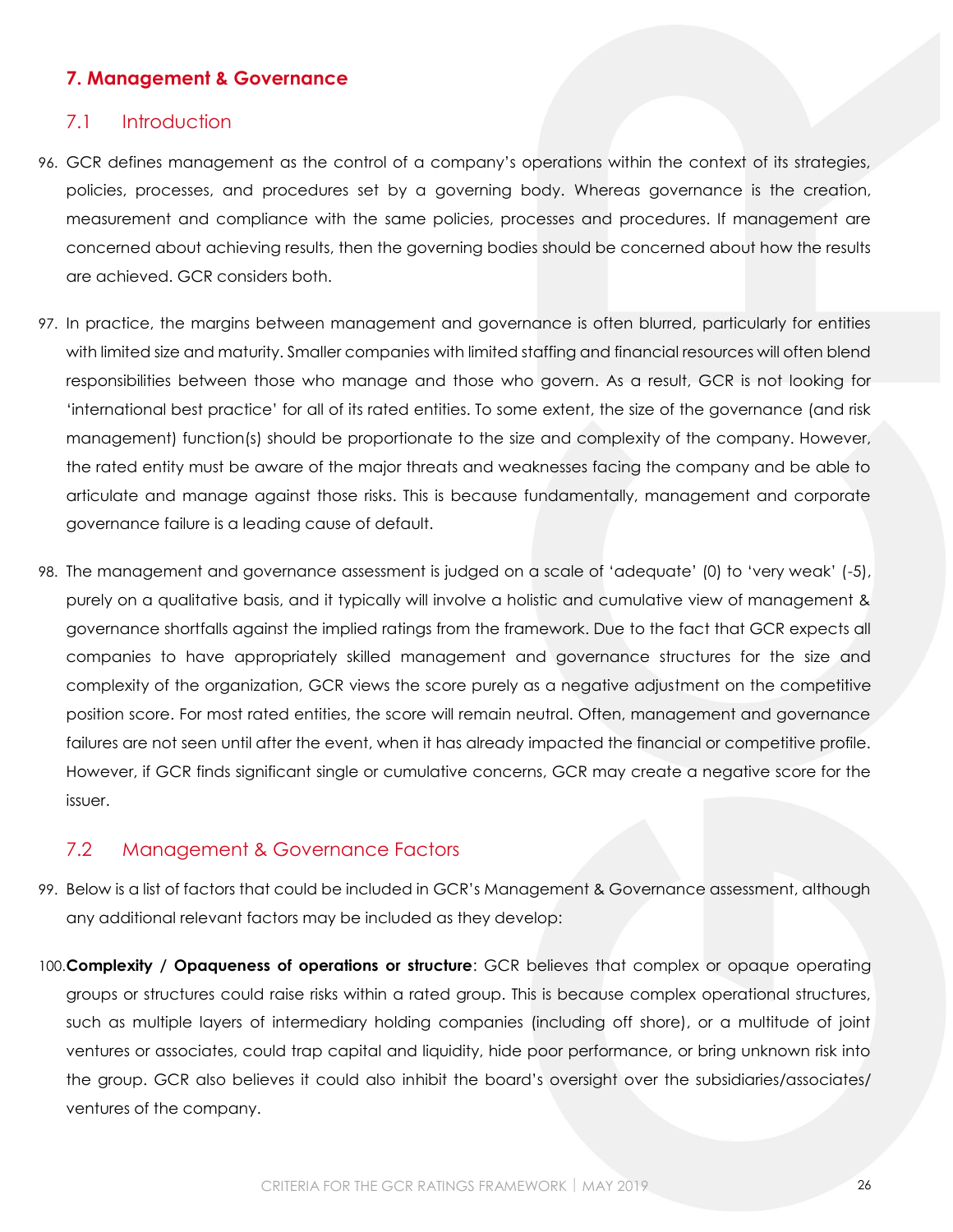- 101.**Shareholding**: Typically, GCR views opaque ownership or ownership by private equity companies, families or individuals as a potential negative, especially if there isn't strong and independent board and/ or regulatory oversight. This is because it may raise the risk of profit taking before sustainability, on one hand, or the risk of intra-group or related party activities on the other. Family or entrepreneur run businesses may choose to make decisions that are best for the family/ individual, not for the creditors. GCR may also find risk in the shareholding structure or voting rights, elements such as put or call options or golden shares or unusually strong minority interests or voting blocks' with in the shareholder base could cause some uncertainty around the strategic direction or decision making of the company.
- 102.**Transparency, disclosure and audit**: GCR believes the consistency, reliability and quality of disclosure by the entity to be an important guide of management & governance quality. Generally, GCR takes comfort from companies who are transparent and willing to open their books to investors and agencies, including GCR itself. Conversely, those which hide or delay information, whether through poor management information systems or a lack of willingness to share information are generally viewed negatively. GCR includes in this the failure to report contingent liabilities, off-balance sheet assets (and the economic impact thereof) related party interests or other factors which may affect the financial profile of a company.
- 103.GCR believes in the **independence, reputability and scope of the external auditors**. GCR will take strong guidance from the auditors' opinion on the financial statements, internal controls and risk management functions when applicable. Qualified audits may raise pertinent risks, particularly opinions which question the going concern capability of the entity. Furthermore, financial restatements, or restatements made by a new external auditor or the frequent turnover of auditors could show poor management control/ systems. GCR also believe that the independence and quality of the internal audit function is important, as is the oversight provided by the board and chair.
- 104.**Management & Corporate behavior**: GCR believes that the depth and quality of senior management is an important differentiator for rated entities. Whilst this is sometimes difficult to ascertain, ultimately, executive and board skills need to be appropriate for the risks undertaken by the rated entity. GCR believes that an over dependence on, or control by, a single or group of executives is a negative as a strong corporate culture typically benefits from multiple voices. A high percentage of management shareholding, management board control or over aggressive compensation factors that could lead to excessive risk taking is also viewed negatively. Rapid turnover of senior management can also be a sign of a weak corporate culture, amongst others. A high number (frequency or severity) of regulatory actions over legal/ taxation/regulatory or compliance breaches raises a red flag, so might a risk appetite that is well beyond the market.
- 105.**Board Structure & Effectiveness**: Addressing the ability of the board to provide independent oversight of management performance and hold management accountable to shareholders and creditors. GCR believes that a strong base of truly independent Directors is important, as well as the regular and transparent declaration of a director's interests. GCR believes it is important that director's interest to be declared at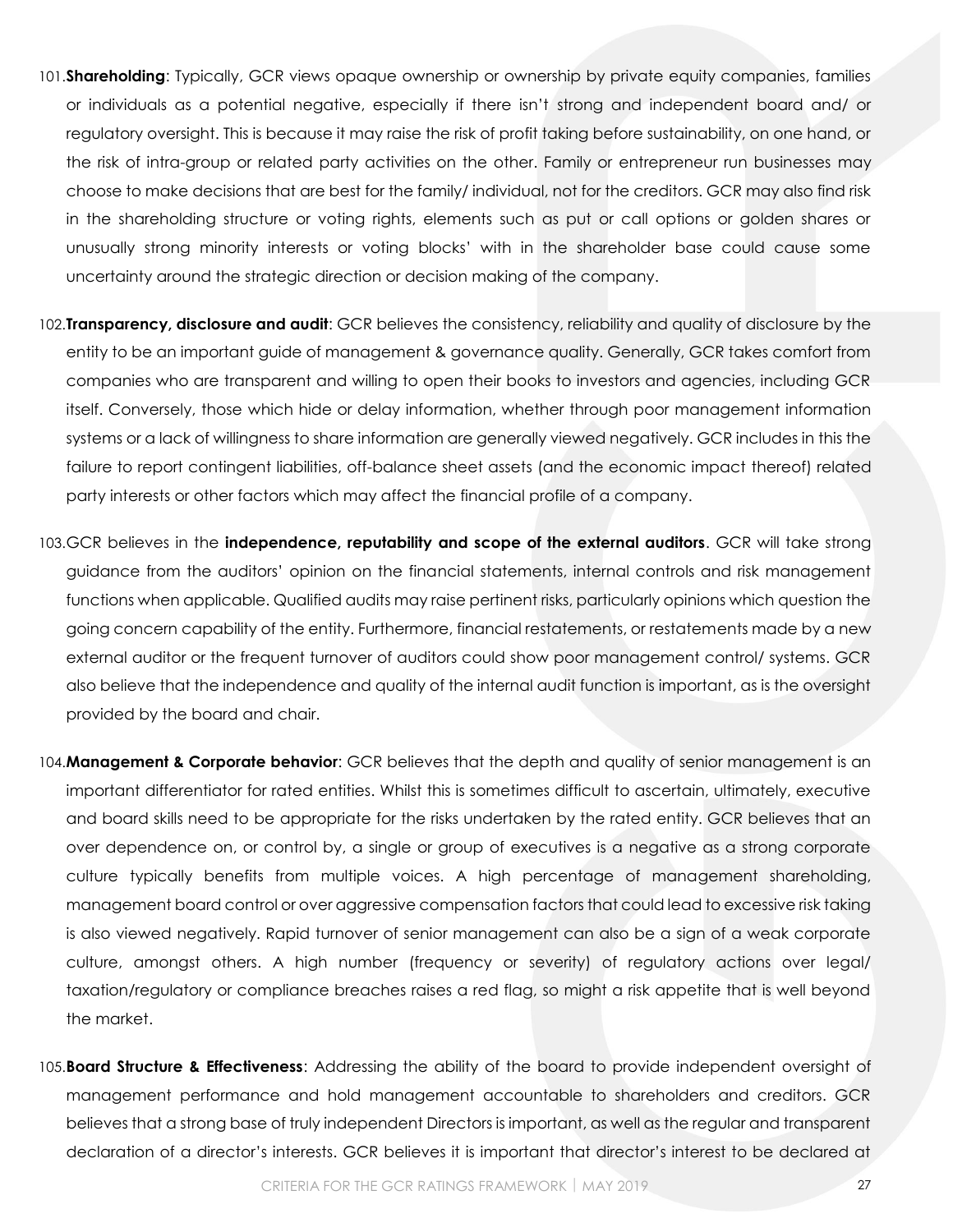least annually, as well as when a potential conflict of interest arise. Active and functioning boards that are well informed and whose responsibilities are clearly articulated provide better oversight on such matters as compensation (especially for the CEO), strategy, ethics, risk, and audit (etc.), in GCR's opinion. Executive control of the board, either by number or by personality, would also be viewed negatively.

- 106.**Strategic implementation**: GCR will only opine on strategic implementation when GCR believes it actively increases or decreases the creditworthiness of the rated entity. Entering new markets or new products, without the appropriate skills or financial backing could raise risks. Conversely, being slow to move into new markets or losing market share in existing ones could demonstrate weak management. Typically, however, GCR believes management's success against its own strategic goals and how they fit with or challenge the overarching governance structures is a good guide for the quality of management. If management are consistently missing performance targets or failing to convert strategic decisions into concreate actions, GCR may view the management poorly. Conversely, if management achieve a strong track-record of trackrecord of stable financial performance, without losses emanating from high operational risk or an overtly high-risk appetite, GCR may have a more neutral or positive view.
- 107.**Risk Management**: Even the strongest boards cannot overcome a weak risk culture, poor internal controls or inaccurate risk management/ measurement. Strong risk management ensures that there are policies for identifying, measuring, managing and communicating risks on a forward-looking basis. Subsequently, monitoring the implementation of such policies and the quality of reporting underline the success of the risk management framework. Creating a strong risk aware and adherent culture is important, but it is ultimately difficult to measure. Conversely, viewing the comprehensiveness of enterprise-wide risk management standards, including how well known these standards are understood and adhered to in the company, and understanding internal tolerances against the identified risk appetite of the company in question can be a good guide how the company manages and measures its risk. On a more fundamental level, ensuring compliance with all applicable laws and regulations at the international and national level is an important guide to how seriously management and the board view risk. Furthermore, doing excessive amounts of business with politically exposed people or having signs of weak procurement practices may also show a shortfall in governance.
- 108.**Environmental and Social** issues are increasingly important for directors to consider, having regard for the impact of an entity's operations on both its environment and its community, which has a bearing on the sustainability of financial performance. GCR will assess the sensitivity of an entity's credit profile to environmental and social issues and the degree to which management has considered the potential for, and measures to mitigate against, such risk.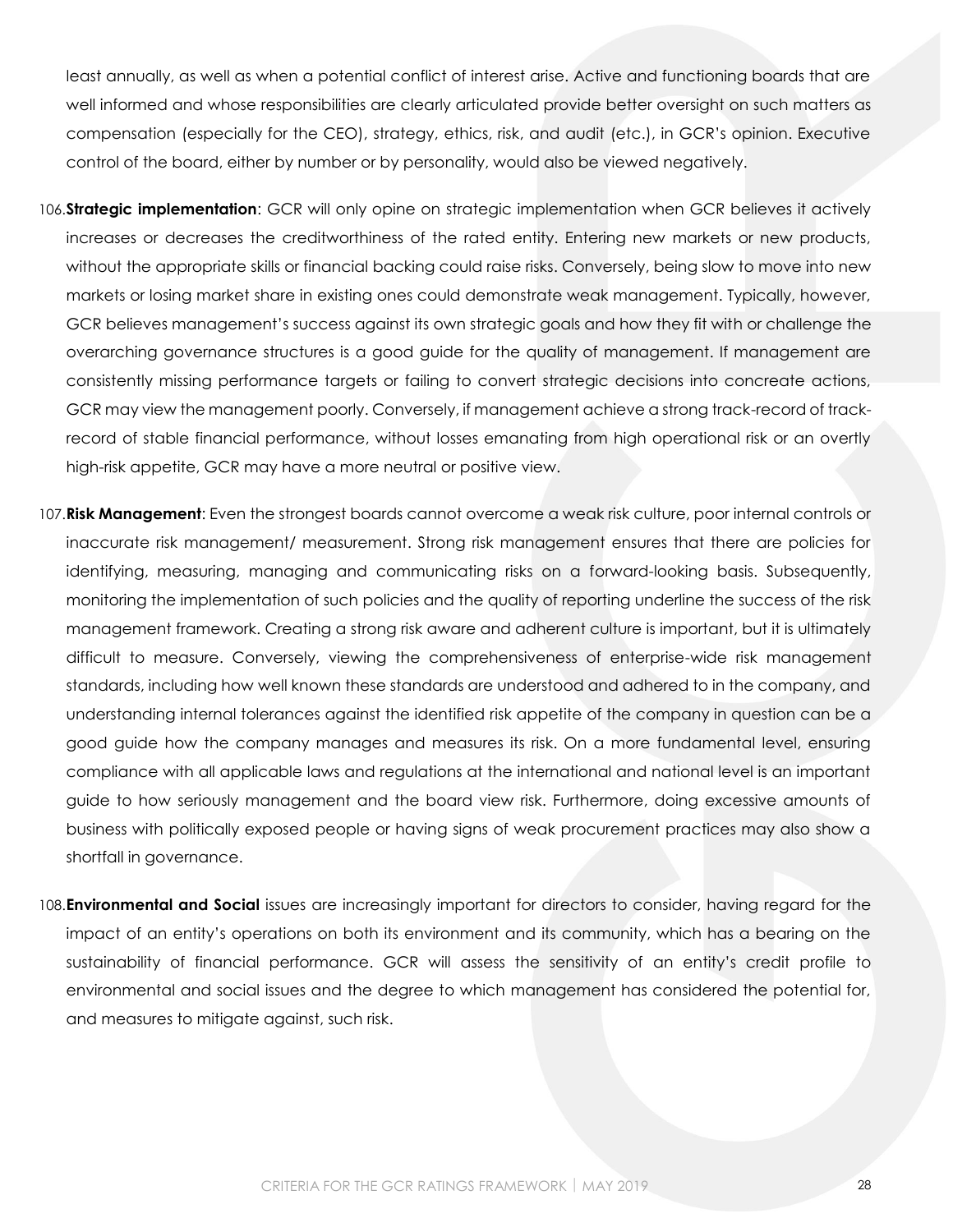### GLOSSARY OF TERMS/ACRONYMS USED IN THIS DOCUMENT AS PER GCR'S GLOSSARY

| Accounting                | A process of recording, summarising, and allocating all items of income and expense of the company and analysing, verifying and<br>reporting the results.                                                                                                                                             |
|---------------------------|-------------------------------------------------------------------------------------------------------------------------------------------------------------------------------------------------------------------------------------------------------------------------------------------------------|
| Agency                    | An insurance sales office which is directed by an agent, manager, independent agent, or company manager.                                                                                                                                                                                              |
| Asset                     | A resource with economic value that a company owns or controls with the expectation that it will provide future benefit.                                                                                                                                                                              |
| Assets                    | A resource with economic value that a company owns or controls with the expectation that it will provide future benefit.                                                                                                                                                                              |
| <b>Balance Sheet</b>      | Also known as Statement of Financial Position. A statement of a company's assets and liabilities provided for the benefit of<br>shareholders and regulators. It gives a snapshot at a specific point in time of the assets the company holds and how they have been<br>financed.                      |
| Benefits                  | Financial reimbursement and other services provided to insureds by insurers under the terms of an insurance contract.                                                                                                                                                                                 |
| Bond                      | A long term debt instrument issued by either a company, institution or the government to raise funds.                                                                                                                                                                                                 |
| Borrower                  | The party indebted or the person making repayments for its borrowings.                                                                                                                                                                                                                                |
| Budget                    | Financial plan that serves as an estimate of future cost, revenues or both.                                                                                                                                                                                                                           |
| <b>Business Cycle</b>     | Regular fluctuations in overall activity in an economy over time. The cycle has four distinct elements: recession, recovery, peak and<br>slowdown.                                                                                                                                                    |
| Call Option               | A security that gives the holder or buyer the right but not the obligation to buy an underlying instrument at an agreed price (the strike<br>price) within a specified time. The seller or writer has the obligation to sell the underlying instrument if the holder exercises the<br>option.         |
| Capacity                  | The largest amount of insurance available from a company. In a broader sense, it can refer to the largest amount of insurance<br>available in the marketplace.                                                                                                                                        |
| Capital                   | The sum of money that is invested to generate proceeds.                                                                                                                                                                                                                                               |
| <b>Cash Flow</b>          | The inflow and outflow of cash and cash equivalents. Such flows arise from operating, investing and financing activities.                                                                                                                                                                             |
| Cash                      | Funds that can be readily spent or used to meet current obligations.                                                                                                                                                                                                                                  |
| Collateral                | Asset provided to a creditor as security for a loan or performance.                                                                                                                                                                                                                                   |
| Commodity                 | Raw materials used in manufacturing industries or in the production of foodstuffs. These include metals, oil, grains and cereals, soft<br>commodities such as sugar, cocoa, coffee and tea, as well as vegetable oils.                                                                                |
| Concentrations            | A high degree of positive correlation between factors or excessive exposure to a single factor that share similar demographics or<br>financial instrument or specific sector or specific industry or specific markets.                                                                                |
| Conditions                | Provisions inserted in an insurance contract that qualify or place limitations on the insurer's promise to perform.                                                                                                                                                                                   |
| Conglomerate              | A company made up of subsidiaries that operate in several business sectors that are unrelated to each other.                                                                                                                                                                                          |
| Contingent<br>Liabilities | Liabilities not recorded in an entity's financial reports, but which might become due.                                                                                                                                                                                                                |
| Contract                  | An agreement by which an insurer agrees, for a consideration, to provide benefits, reimburse losses or provide services for an insured.<br>A 'policy' is the written statement of the terms of the contract.                                                                                          |
| Corporate<br>Governance   | Refers to the mechanisms, processes and relations by which corporations are controlled and directed, and is used to ensure the<br>effectiveness, accountability and transparency of an entity to its stakeholders.                                                                                    |
| Country Risk              | The range of risks emerging from the political, legal, economic and social conditions of a country that have adverse consequences<br>affecting investors and creditors with exposure to the country, and may also include negative effects on financial institutions and<br>borrowers in the country. |
| Coverage                  | The scope of the protection provided under a contract of insurance.                                                                                                                                                                                                                                   |
| Credit Rating<br>Agency   | An entity that provides credit rating services.                                                                                                                                                                                                                                                       |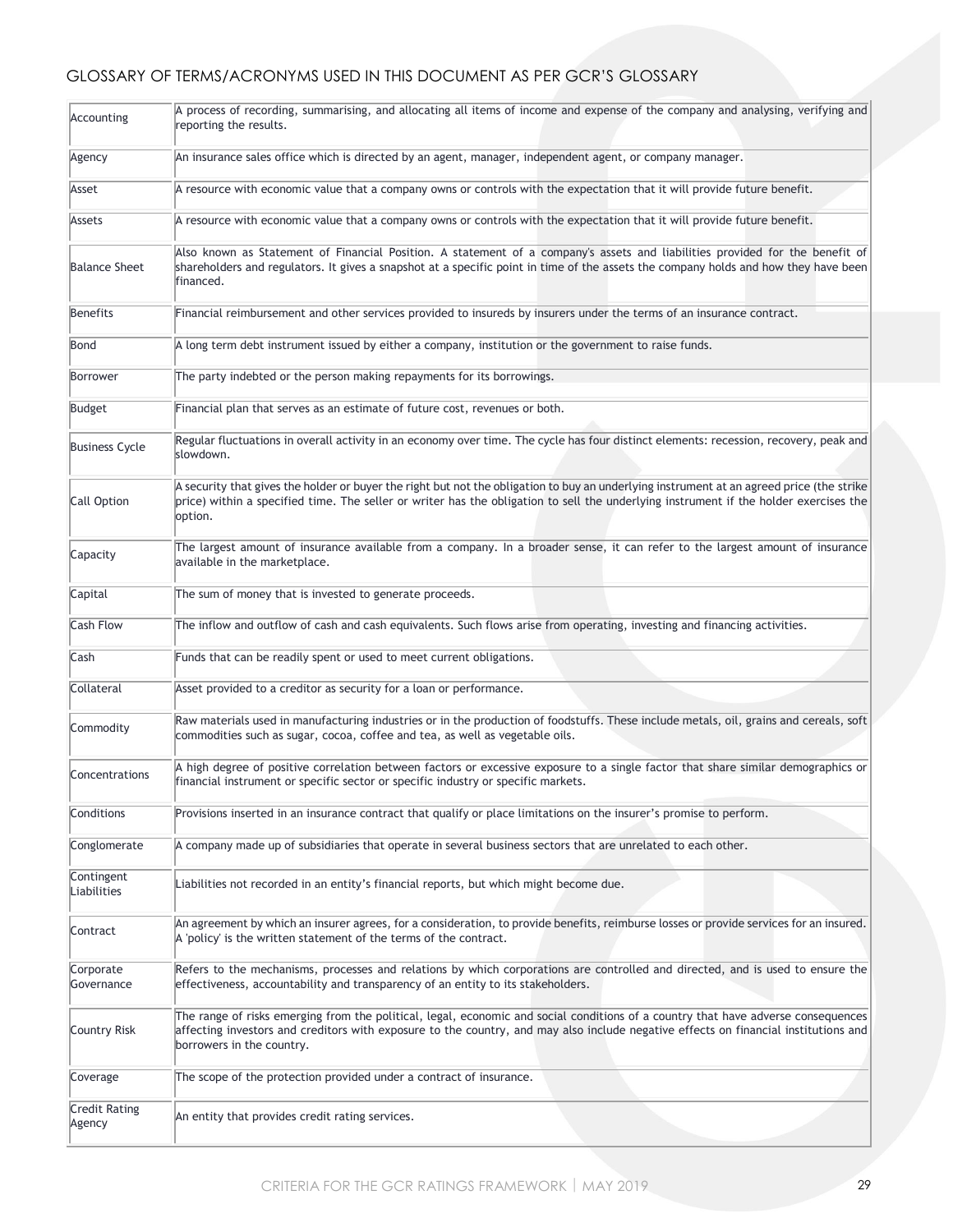| <b>Credit Rating</b>     | An opinion regarding the creditworthiness of an entity, a security or financial instrument, or an issuer of securities or financial<br>instruments, using an established and defined ranking system of rating categories.                                                                                                                                                                                                                            |
|--------------------------|------------------------------------------------------------------------------------------------------------------------------------------------------------------------------------------------------------------------------------------------------------------------------------------------------------------------------------------------------------------------------------------------------------------------------------------------------|
| <b>Credit Risk</b>       | The possibility that a bond issuer or any other borrowers (including debtors/creditors) will default and fail to pay the principal and<br>interest when due.                                                                                                                                                                                                                                                                                         |
| Credit                   | A contractual agreement in which a borrower receives something of value now, and agrees to repay the lender at some date in the<br>future, generally with interest. The term also refers to the borrowing capacity of an individual or company                                                                                                                                                                                                       |
| Creditor                 | A credit provider that is owed debt obligations by a debtor.                                                                                                                                                                                                                                                                                                                                                                                         |
| Creditworthiness         | An assessment of a debtor's ability to meet debt obligations.                                                                                                                                                                                                                                                                                                                                                                                        |
| Debt                     | An obligation to repay a sum of money. More specifically, it is funds passed from a creditor to a debtor in exchange for interest and<br>a commitment to repay the principal in full on a specified date or over a specified period.                                                                                                                                                                                                                 |
| Default Risk             | The probability or likelihood that a borrower or issuer will not meet its debt obligations. Credit Risk can further be separated between<br>current credit risk (immediate) and potential credit risk (deferred).                                                                                                                                                                                                                                    |
| Default                  | A default occurs when: 1.) The Borrower is unable to repay its debt obligations in full; 2.) A credit-loss event such as charge-off,<br>specific provision or distressed restructuring involving the forgiveness or postponement of obligations; 3.) The borrower is past due<br>more than X days on any debt obligations as defined in the transaction documents; 4.) The obligor has filed for bankruptcy or similar<br>protection from creditors. |
| Diversification          | Spreading risk by constructing a portfolio that contains different exposures whose returns are relatively uncorrelated. The term also<br>refers to companies which move into markets or products that bear little relation to ones they already operate in.                                                                                                                                                                                          |
| Dividend                 | The portion of a company's after-tax earnings that is distributed to shareholders.                                                                                                                                                                                                                                                                                                                                                                   |
| Environment              | The surroundings or conditions in which an entity operates (Economic, Financial, Natural).                                                                                                                                                                                                                                                                                                                                                           |
| Equity                   | Equity is the holding or stake that shareholders have in a company. Equity capital is raised by the issue of new shares or by retaining<br>profit.                                                                                                                                                                                                                                                                                                   |
| <b>Exchange Rate</b>     | The value of one country's currency expressed in terms of another.                                                                                                                                                                                                                                                                                                                                                                                   |
| Exposure                 | Exposure is the amount of risk the holder of an asset or security is faced with as a consequence of holding the security or asset. For<br>a company, its exposure may relate to a particular product class or customer grouping. Exposure may also arise from an overreliance<br>on one source of funding. In insurance, it refers to an individual or company's vulnerability to various risks                                                      |
| Financial<br>Institution | An entity that focuses on dealing with financial transactions, such as investments, loans and deposits.                                                                                                                                                                                                                                                                                                                                              |
| Financial<br>Statements  | Presentation of financial data including balance sheets, income statements and statements of cash flow, or any supporting statement<br>that is intended to communicate an entity's financial position at a point in time.                                                                                                                                                                                                                            |
| Forecast                 | A calculation or estimate of future financial events.                                                                                                                                                                                                                                                                                                                                                                                                |
| Fundamental<br>Analysis  | A method of evaluating a security that entails attempting to measure its intrinsic value by examining related economic, financial<br>and other qualitative and quantitative factors.                                                                                                                                                                                                                                                                 |
| Going Concern            | An accounting convention that assumes a company will continue to exist and trade normally for the foreseeable future. In practice<br>this is likely to mean at least for the next 12 months.                                                                                                                                                                                                                                                         |
| Guarantee                | An undertaking in writing by one person (the guarantor) given to another, usually a bank (the creditor) to be answerable for the debt<br>of a third person (the debtor) to the creditor, upon default of the debtor.                                                                                                                                                                                                                                 |
| Guarantor                | A party that gives the guarantee.                                                                                                                                                                                                                                                                                                                                                                                                                    |
| Index                    | An assessment of the property value, with the value being compared to similar properties in the area.                                                                                                                                                                                                                                                                                                                                                |
| Insolvency               | When an entity's liabilities exceed its assets.                                                                                                                                                                                                                                                                                                                                                                                                      |
| Insurance                | Provides protection against a possible eventuality.                                                                                                                                                                                                                                                                                                                                                                                                  |
| <b>Interest Rate</b>     | The charge or the return on an asset or debt expressed as a percentage of the price or size of the asset or debt. It is usually expressed<br>lon an annual basis.                                                                                                                                                                                                                                                                                    |
|                          |                                                                                                                                                                                                                                                                                                                                                                                                                                                      |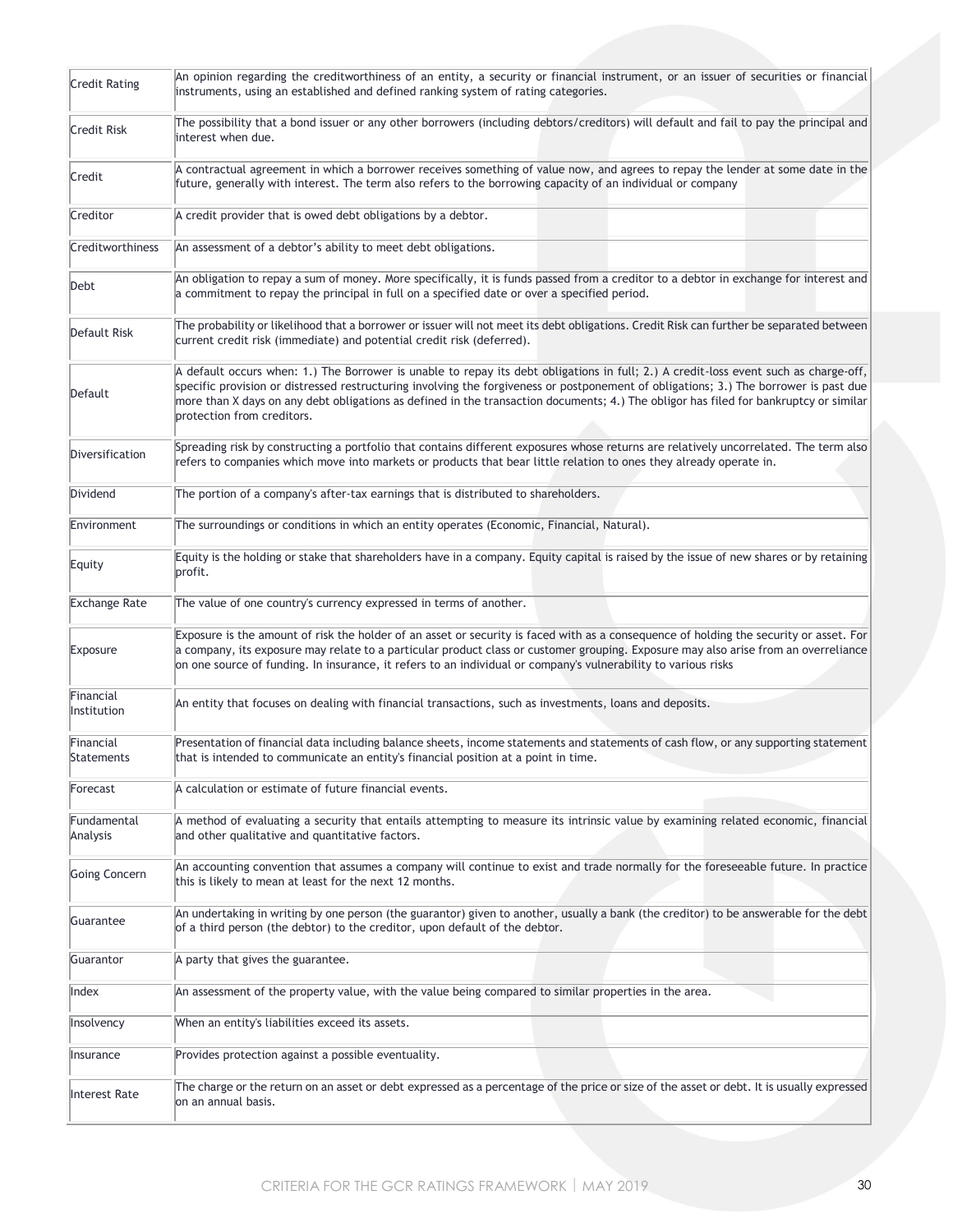| Interest                              | Scheduled payments made to a creditor in return for the use of borrowed money. The size of the payments will be determined by<br>the interest rate, the amount borrowed or principal and the duration of the loan.                                                                                                                                                                                                                                                                                                                     |
|---------------------------------------|----------------------------------------------------------------------------------------------------------------------------------------------------------------------------------------------------------------------------------------------------------------------------------------------------------------------------------------------------------------------------------------------------------------------------------------------------------------------------------------------------------------------------------------|
| Intermediary                          | A third party in the sale and administration of insurance products.                                                                                                                                                                                                                                                                                                                                                                                                                                                                    |
| <b>International Scale</b><br>Rating. | An opinion of creditworthiness relative to a global pool of issuers and issues.                                                                                                                                                                                                                                                                                                                                                                                                                                                        |
| Irrevocable                           | Not able to be changed, reversed, recovered and final.                                                                                                                                                                                                                                                                                                                                                                                                                                                                                 |
| <b>Issue Ratings</b>                  | See GCR Rating Scales, Symbols and Definitions.                                                                                                                                                                                                                                                                                                                                                                                                                                                                                        |
| <b>Issuer Ratings</b>                 | See GCR Rating Scales, Symbols and Definitions.                                                                                                                                                                                                                                                                                                                                                                                                                                                                                        |
| <b>Issuer</b>                         | The party indebted or the person making repayments for its borrowings.                                                                                                                                                                                                                                                                                                                                                                                                                                                                 |
| Joint Venture                         | A project or other business activity in which two persons or companies partner together to conduct the project.                                                                                                                                                                                                                                                                                                                                                                                                                        |
| Layer                                 | A horizontal segment of the liability insured, e.g., the second R100,000 of a R500,000 liability is the first layer if the cedent retains<br>R100,000 but a higher layer if it retains a lesser amount.                                                                                                                                                                                                                                                                                                                                |
| LC                                    | An LC is a guarantee by a bank on behalf of a corporate customer that payment will be made if that entity cannot to meet its<br>obligations.                                                                                                                                                                                                                                                                                                                                                                                           |
| Legal Opinion                         | An opinion regarding the validity and enforceable of a transaction's legal documents.                                                                                                                                                                                                                                                                                                                                                                                                                                                  |
| Leverage                              | With regard to corporate analysis, leverage (or gearing) refers to the extent to which a company is funded by debt.                                                                                                                                                                                                                                                                                                                                                                                                                    |
| Liabilities                           | All financial claims, debts or potential losses incurred by an individual or an organisation.                                                                                                                                                                                                                                                                                                                                                                                                                                          |
| Liquidity                             | The speed at which assets can be converted to cash. It can also refer to the ability of a company to service its debt obligations due<br>to the presence of liquid assets such as cash and its equivalents. Market liquidity refers to the ease with which a security can be<br>bought or sold quickly and in large volumes without substantially affecting the market price.                                                                                                                                                          |
| Loan                                  | A sum of money borrowed by a debtor that is expected to be paid back with interest to the creditor. A debt instrument where<br>immovable property is the collateral for the loan. A mortgage gives the lender a right to take possession of the property if the<br>borrower fails to repay the loan. Registration is a prerequisite for the existence of any mortgage loan. A mortgage can be registered<br>over either a corporeal or incorporeal property, even if it does not belong to the mortgagee. Also called a Mortgage bond. |
| Long-Term Rating                      | A long term rating reflects an issuer's ability to meet its financial obligations over the following three to five year period, including<br>interest payments and debt redemptions. This encompasses an evaluation of the organisation's current financial position, as well as<br>how the position may change in the future with regard to meeting longer term financial obligations.                                                                                                                                                |
| Long-Term                             | Not current; ordinarily more than one year.                                                                                                                                                                                                                                                                                                                                                                                                                                                                                            |
| Loss                                  | 1. A tangible or intangible, financial or non-financial loss of economic value. 2. The happening of the event for which insurance paysi<br>(insurance).                                                                                                                                                                                                                                                                                                                                                                                |
| Mandate                               | Authorisation or instruction to proceed with an undertaking or to take a course of action. A borrower, for example, might instruct<br>the lead manager of a bond issue to proceed on the terms agreed.                                                                                                                                                                                                                                                                                                                                 |
| Margin                                | A term whose meaning depends on the context. In the widest sense, it means the difference between two values.                                                                                                                                                                                                                                                                                                                                                                                                                          |
| Market                                | An assessment of the property value, with the value being compared to similar properties in the area.                                                                                                                                                                                                                                                                                                                                                                                                                                  |
| Maturity                              | The length of time between the issue of a bond or other security and the date on which it becomes payable in full.                                                                                                                                                                                                                                                                                                                                                                                                                     |
| <b>Monetary Policy</b>                | Measures taken by the central bank to influence the quantity of money or the rate of interest with a view to achieving stable prices,<br>full employment and economic growth.                                                                                                                                                                                                                                                                                                                                                          |
| Moratorium                            | A period of time in which an activity is suspended until such time as a change in circumstances permits its removal. For example, a<br>borrower can declare a moratorium on the repayments of the principal, and sometimes the interest, on a loan.                                                                                                                                                                                                                                                                                    |
| National Scale<br>Rating              | National scale ratings measure creditworthiness relative to issuers and issues within one country.                                                                                                                                                                                                                                                                                                                                                                                                                                     |
| Notching                              | A movement in ratings.                                                                                                                                                                                                                                                                                                                                                                                                                                                                                                                 |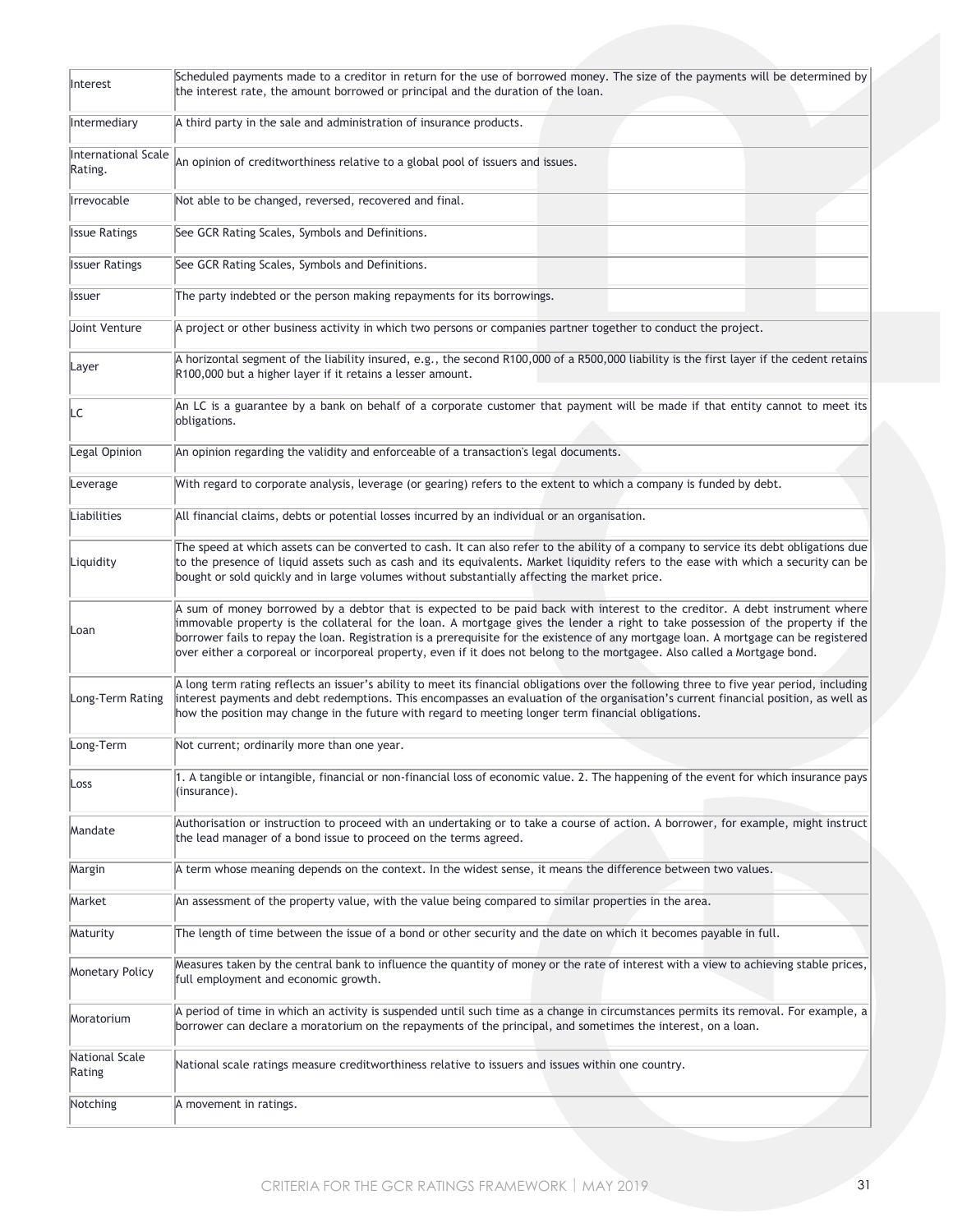| Obligation                | The title given to the legal relationship that exists between parties to an agreement when they acquire personal rights against each<br>other for entitlement to perform.                                                                                                                                             |
|---------------------------|-----------------------------------------------------------------------------------------------------------------------------------------------------------------------------------------------------------------------------------------------------------------------------------------------------------------------|
| <b>Off Balance Sheet</b>  | Off balance sheet items are assets or liabilities that are not shown on a company's balance sheet. They are usually referred to in the<br>notes to a company's accounts.                                                                                                                                              |
| <b>Operational Risk</b>   | The risk of loss resulting from inadequate or failed internal processes, people or systems or from external events. This includes legal<br>risk, but excludes strategic risk and reputational risk.                                                                                                                   |
| Option                    | An option gives the buyer or holder the right, but not the obligation, to buy or sell an underlying financial asset at a pre-determined<br>price.                                                                                                                                                                     |
| Parent Company            | The senior company in a group or fleet of insurers.                                                                                                                                                                                                                                                                   |
| Pari Passu                | Side by side; at the same rate or on an equal footing. Securities issued with a pari passu clause have rights and privileges that are<br>equivalent to those of existing securities of the same class.                                                                                                                |
| Policy                    | The legal document issued by the company to the policyholder, which outlines the conditions and terms of the insurance.                                                                                                                                                                                               |
| Political Risk            | The risk associated with investing and operating in a country where political changes may have a negative impact on earnings or<br>returns.                                                                                                                                                                           |
| Premium                   | The price of insurance protection for a specified risk for a specified period of time.                                                                                                                                                                                                                                |
| Private                   | An issuance of securities without market participation, however, with a select few investors. Placed on a private basis and not in<br>the open market.                                                                                                                                                                |
| Ranking                   | A priority applied to obligations in order of seniority.                                                                                                                                                                                                                                                              |
| <b>Real Estate</b>        | Property that consists of land and / or buildings.                                                                                                                                                                                                                                                                    |
| Refinance                 | The issue of new debt to replace maturing debt. New debt may be provided by existing or new lenders, with a new set of terms in<br>place.                                                                                                                                                                             |
| Refinancing               | The issue of new debt to replace maturing debt. New debt may be provided by existing or new lenders, with a new set of terms in<br>place.                                                                                                                                                                             |
| Release                   | An agreement between the creditor and debtor, in terms of which the creditor release the debtor from its obligations.                                                                                                                                                                                                 |
| Repayment                 | Payment made to honour obligations in regards to a credit agreement in the following credited order: 3.) Satisfy the due or unpaid<br>interest charges; 4.) Satisfy the due or unpaid fees or charges; and 5.) To reduce the amount of the principal debt.                                                            |
| Reserve                   | (1) An amount representing actual or potential liabilities kept by an insurer to cover debts to policyholders. (2) An amount allocated<br>for a special purpose. Note that a reserve is usually a liability and not an extra fund. On occasion a reserve may be an asset, such as<br>a reserve for taxes not yet due. |
| Reserves                  | A portion of funds allocated for an eventuality.                                                                                                                                                                                                                                                                      |
| Risk Management           | Process of identifying and monitoring business risks in a manner that offers a risk/return relationship that is acceptable to an entity's<br>operating philosophy.                                                                                                                                                    |
| Risk                      | The chance of future uncertainty (i.e. deviation from expected earnings or an expected outcome) that will have an impact on<br>objectives.                                                                                                                                                                            |
| Senior                    | A security that has a higher repayment priority than junior securities.                                                                                                                                                                                                                                               |
| Shareholder               | An individual, entity or financial institution that holds shares or stock in an organisation or company.                                                                                                                                                                                                              |
| <b>Short Term</b>         | Current; ordinarily less than one year.                                                                                                                                                                                                                                                                               |
| Sovereign Debt            | A bond issued by a government or a government-backed agency.                                                                                                                                                                                                                                                          |
| Sovereign Risk            | The risk of default by the government of a country on its obligations.                                                                                                                                                                                                                                                |
| Spread                    | The interest rate that is paid in addition to the reference rate for debt securities.                                                                                                                                                                                                                                 |
| <b>Structured Finance</b> | A method of raising funds in the capital markets. A Structured Finance transaction is established to accomplish certain funding<br>objectives whist reducing risk.                                                                                                                                                    |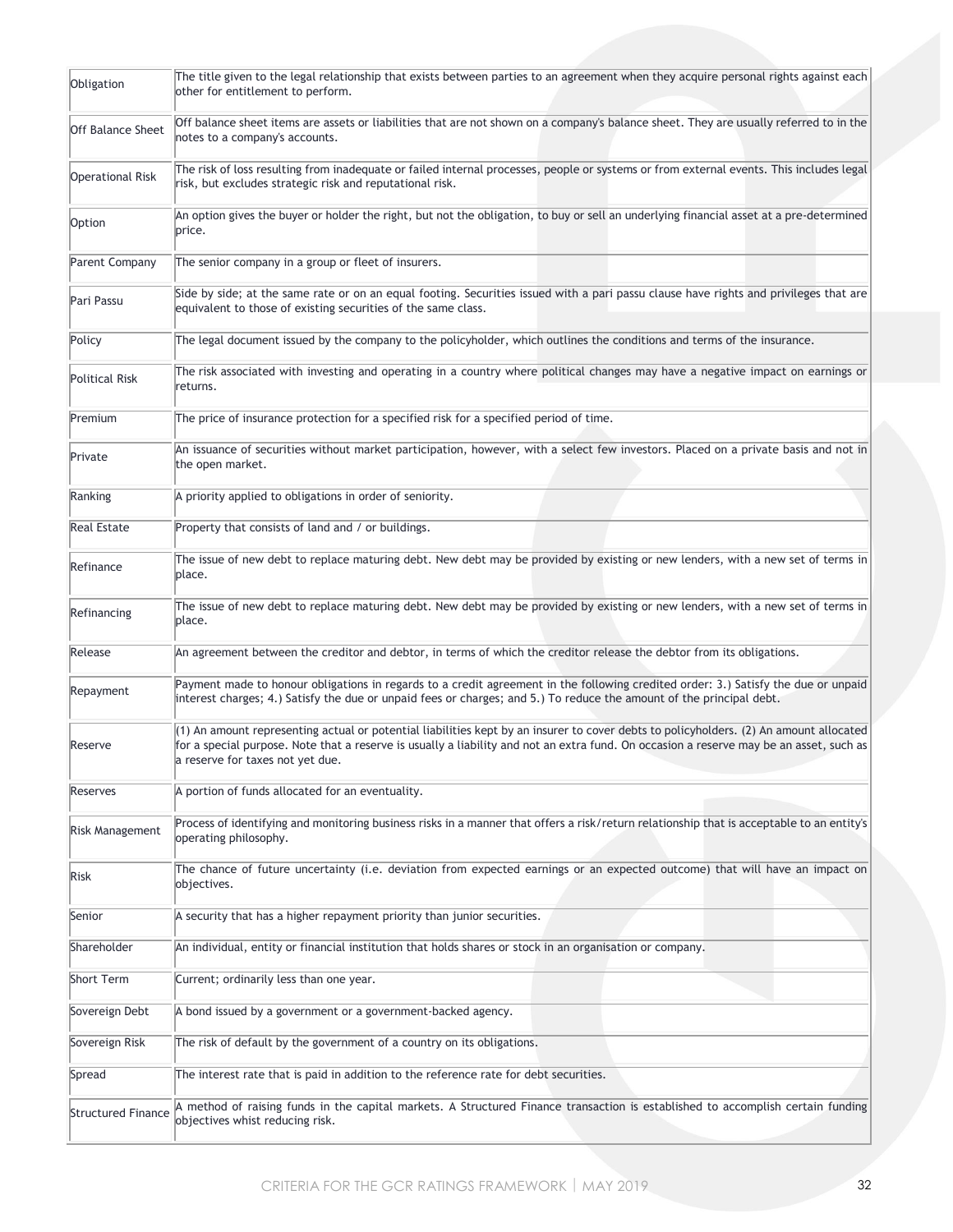| Subordination           | The prioritising of the payment of interest and principal payments to tranches (senior, junior etc. Senior tranches are paid before<br>liunior tranches.                                                  |
|-------------------------|-----------------------------------------------------------------------------------------------------------------------------------------------------------------------------------------------------------|
| Taxation                | A source of government revenue levied on income and accruals.                                                                                                                                             |
| <b>Total Risk</b>       | Both systematic and unsystematic risks.                                                                                                                                                                   |
| Turnover                | The total value of goods or services sold by a company in a given period. Also known as revenue or sales. Turnover can also refer to<br>the total volume of trades in a market during a given period.     |
| Unconditional           | Not subject to any conditions.                                                                                                                                                                            |
| <b>Weighted Average</b> | An average resulting from the multiplication of each component by a factor reflecting its importance or, relative size to a pool of<br>lassets or liabilities.                                            |
| Weighted                | The weight that a single obligation has in relation to the aggregated pool of obligations. For example, a single mortgage principal<br>balance divided by the aggregated mortgage pool principal balance. |